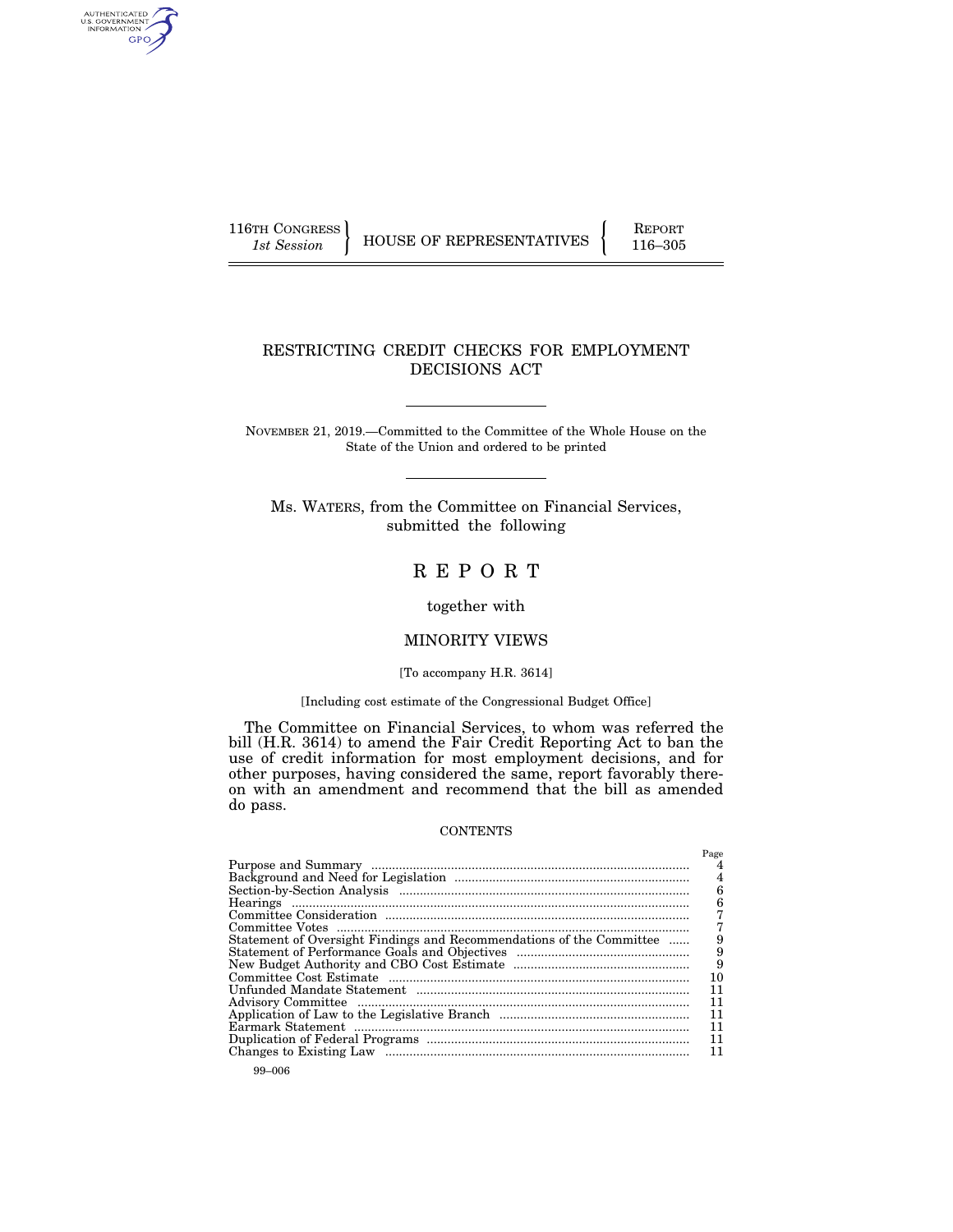The amendment is as follows:

Strike all after the enacting clause and insert the following:

#### **SECTION 1. SHORT TITLE.**

This Act may be cited as the ''Restricting Credit Checks for Employment Decisions Act''.

#### **SEC. 2. FINDINGS.**

Congress finds the following:

(1) The use of credit reports as a factor in making hiring decisions has been found to be prevalent in a diverse array of occupations, and is not limited to certain high-level management or executive positions.

(2) According to the California Labor Federation, only 25 percent of employers researched the credit history of job applicants in 1998. However, this practice had increased to 43 percent by 2006 and to 60 percent by 2011. (3) A study titled ''Do Job Applicant Credit Histories Predict Job Performance

Appraisal Ratings or Termination Decisions?'', published in 2012, found that, while credit history might conceptually measure a person's level of responsibility, ability to meet deadlines, dependability, or integrity, it does not, in prac-tice, actually predict an employee's performance or likelihood to quit. Credit reports contain many inaccuracies and credit history can be contaminated by events that are sometimes outside a person's control, such as a sudden medical expense after an accident or the loss of a job during an economic downturn. The study found that there is no benefit from using credit history to predict job performance or turnover.

(4) Despite the absence of data showing a correlation between job performance and credit-worthiness, employers continue to use credit checks as a proxy for assessing character and integrity. According to a 2012 Society for Human Resource Management survey, organizations indicated that they used credit checks on job candidates primarily to reduce or prevent theft and embezzlement and to minimize legal liability for negligent hiring.

(5) The use of credit checks for employment purposes creates a true ''catch-22'' for unemployed people with impaired credit. For example, the financial hardship caused by losing a job may cause some unemployed individuals to make late or partial payments on their bills, but their poor credit standing caused by this negative information on their consumer report can also impede their chances of obtaining a new job to end their financial distress.

(6) A September 2014 report by the New York City Council's Committee on Civil Rights noted that, for those who have been unemployed for an extended period of time and whose credit has suffered as they fell behind on bills, the use of credit reports in the hiring process can exacerbate and perpetuate an already precarious situation.

 $(7)$  In a March 2013 Demos report titled "Discredited: How Employment Credit Checks Keep Out Qualified Workers Out of a Job'', one in four survey participants who were unemployed said that a potential employer had requested to check their credit report as part of a job application. Among job applicants with blemished credit histories in the survey, one in seven had been told that they were not being hired because of their credit history.

(8) While job applicants must give prior approval for a prospective employer to pull their credit reports under the FCRA, this authorization, as a practical matter, does not constitute an effective consumer protection because an employer may reject any job applicant who refuses a credit check.

(9) Some negative information on a report may stem from uncontrollable circumstances, or significant life events in a consumer's life, such as a medical crisis or a divorce. Demos found that poor credit is associated with household unemployment, lack of health coverage, and medical debt, which are factors that reflect economic conditions in the country and personal misfortune that have little relationship with how well a job applicant would perform at work.

(10) In October 2011, FICO noted that from 2008 to 2009 approximately 50 million people experienced a 20-point drop in their credit scores and about 21 million saw their scores decline by more than 50 points. While the Great Recession reduced many consumers' credit scores due to foreclosures and other financial hardships, the financial crisis had a particularly harsh impact on African Americans and Latinos, as racial and ethnic minorities and communities of color were frequently targeted by predatory mortgage lenders who steered borrowers into high-cost subprime loans, even when these borrowers would have qualified for less costly prime credit.

(11) A May 2006 Brookings Institution report titled ''Credit Scores, Reports, and Getting Ahead in America'' found that counties with a relatively higher pro-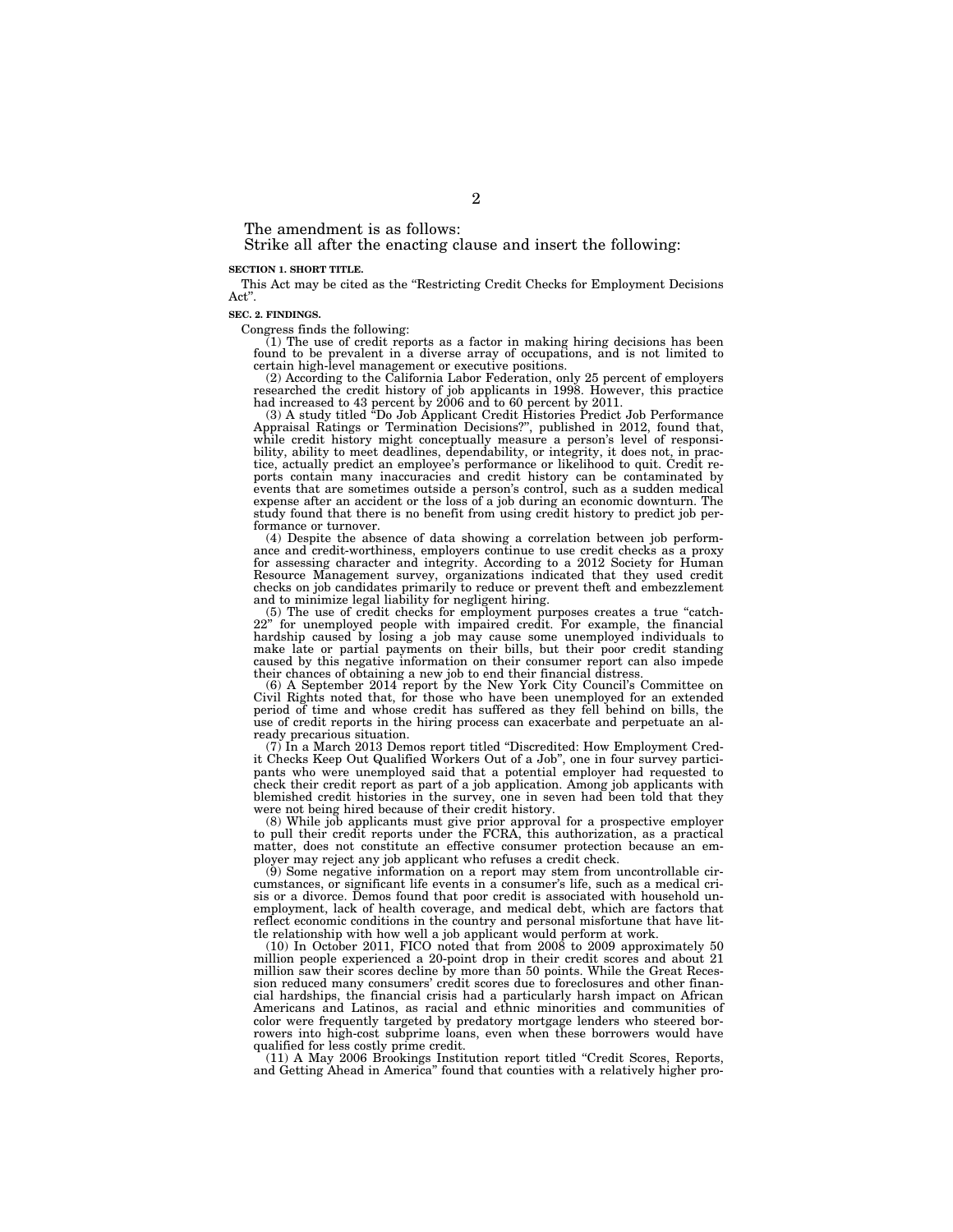portion of racial and ethnic minorities in the United States tended to have lower credit scores compared with counties that had a lower concentration of communities of color.

(12) Studies have consistently found that African American and Latino households tend, on average, to have lower credit scores than White households. The growing use of credit checks, therefore, may disproportionately screen otherwise qualified racial and ethnic minorities out of jobs, leading to discriminatory hir-ing practices, and further exacerbating the trend where unemployment for African American and Latino communities is elevated well above the rate of Whites.

(13) A 2012 Demos survey found that 65 percent of White respondents reported having good or excellent credit scores while over half of African American households reported only having fair or bad credit.

**SEC. 3. PROHIBITION ON THE USE OF CREDIT INFORMATION FOR MOST EMPLOYMENT DECI-SIONS.** 

(a) IN GENERAL.—Section 604 of the Fair Credit Reporting Act (15 U.S.C. 1681b) is amended—

(1) in subsection  $(a)(3)(B)$ , by inserting ", subject to the requirements of subsection  $(b)$ " after "purposes"; and

 $(2)$  in subsection  $(b)$ 

(A) in paragraph (1)—

(i) by amending the paragraph heading to read as follows: ''USE OF CONSUMER REPORTS FOR EMPLOYMENT PURPOSES'';

(ii) in subparagraph (A), by redesignating clauses (i) and (ii) as subclauses (I) and (II), respectively (and conforming the margins accordingly);

 $(iii)$  by redesignating subparagraphs  $(A)$  and  $(B)$  as clauses  $(i)$  and (ii), respectively (and conforming the margins accordingly);

(iv) by striking the period at the end of clause (ii) (as so redesignated) and inserting "; and";

(v) by striking ''agency may furnish'' and inserting ''agency—

''(A) may furnish''; and

(vi) by adding at the end the following new subparagraph:

''(B) except as provided in paragraph (5), may not furnish a consumer report with respect to any consumer in which any information contained in the report bears on the consumer's creditworthiness, credit standing, or credit capacity.''; and

(B) by adding at the end the following new paragraphs:

''(5) REQUIREMENTS FOR CONSUMER REPORTS BEARING ON THE CONSUMER'S

"(A) In GENERAL.—A person may use a consumer report with respect to any consumer in which any information contained in the report bears on the consumer's creditworthiness, credit standing, or credit capacity only if— ''(i) either—

''(I) the person is required to obtain the report by a Federal, State, or local law or regulation; or

''(II) the information contained in the report is being used with respect to a national security investigation (as defined in para $graph (4)(D));$ 

''(ii) none of the cost associated with obtaining the consumer report will be passed on to the consumer to whom the report relates; and

''(iii) the information contained in the consumer report will not be disclosed to any other person other than—

''(I) in an aggregate format that protects a consumer's personally identifiable information; or

''(II) as may be necessary to comply with any applicable Federal, State, or local equal employment opportunity law or regulation.

''(B) DISCLOSURES.—A person who procures, or causes to be procured, a consumer report described in subparagraph (A) for employment purposes shall, in the disclosure made pursuant to paragraph (2), include—<br>"(i) an explanation that a consumer report is being obtained for em-

ployment purposes;

''(ii) the reasons for obtaining such a report; and

"(iii) the citation to the applicable Federal, State, or local law or regulation described in subparagraph  $(A)(i)(I)$ .

''(C) ADVERSE ACTIONS.—In using a consumer report described in subparagraph (A) for employment purposes and before taking an adverse action based in whole or in part on the report, the person intending to take such adverse action shall, in addition to the information described in paragraph (3), provide to the consumer to whom the report relates—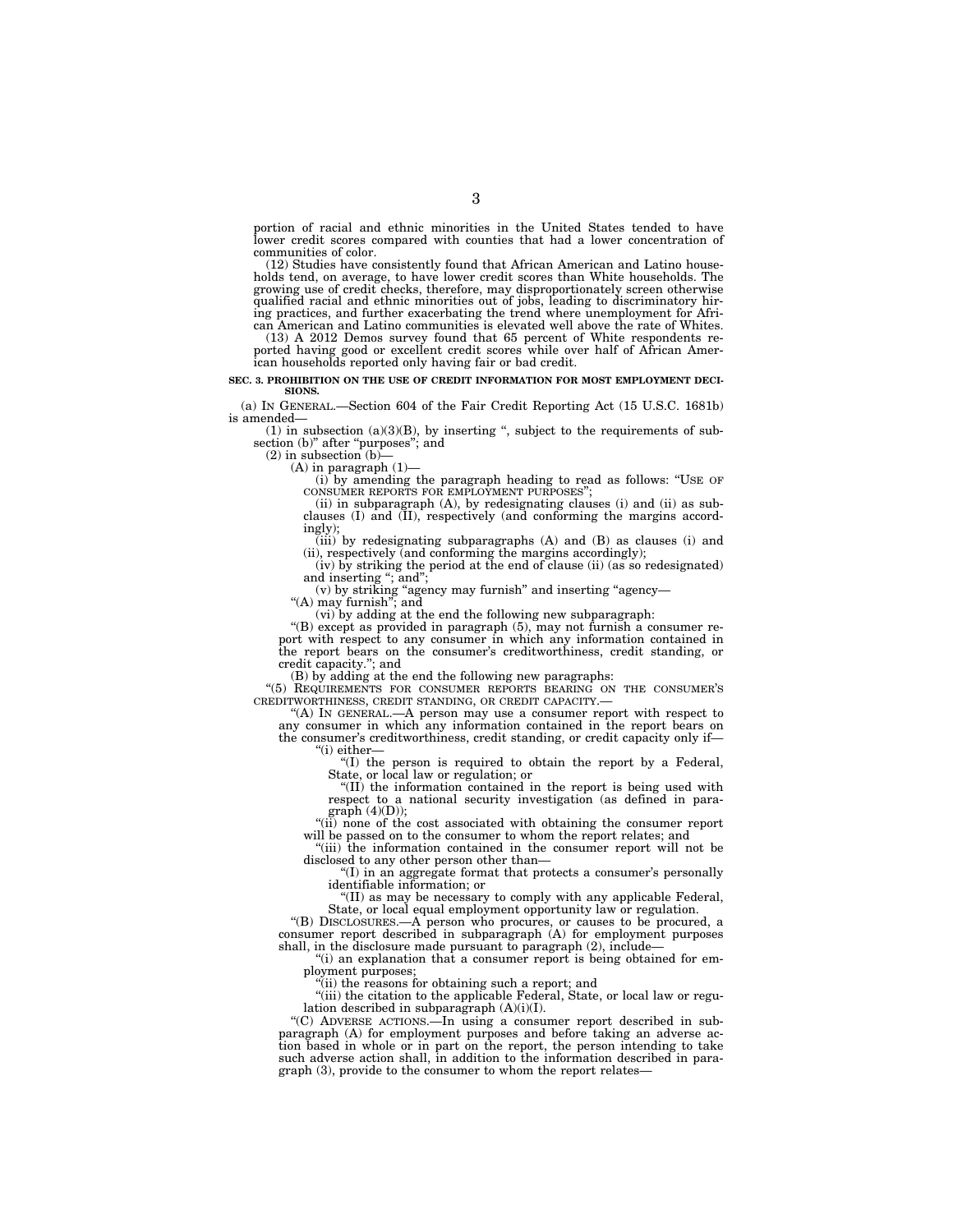"(i) the name, address, and telephone number of the consumer reporting agency that furnished the report (including, for a consumer reporting agency that compiles and maintains files on consumers on a nationwide basis, a toll-free telephone number established by such agency); "(ii) the date on which the report was furnished; and

"(iii) the specific factors from the report upon which the adverse action (as defined in section  $603(k)(1)(B)(ii)$ ) was based.

''(D) NATIONAL SECURITY INVESTIGATIONS.—The requirements of paragraph (4) shall apply to a consumer report described under subparagraph  $\check{A}$ ).

 $E(E)$  NON-CIRCUMVENTION.—With respect to a consumer report in which any information contained in the report bears on the consumer's creditworthiness, credit standing, or credit capacity, if a person is prohibited from using the consumer report pursuant to subparagraph (A), such person may not, directly or indirectly, either orally or in writing, require, request, suggest, or cause any employee or prospective employee to submit such information to the person as a condition of employment.

''(F) NON-WAIVER.—A consumer may not waive the requirements of this paragraph with respect to a consumer report.

"(6) RULE OF CONSTRUCTION.—Nothing in this subsection shall be construed to require a consumer reporting agency to prevent a Federal, State, or local law enforcement agency from accessing information in a consumer report to which the law enforcement agency could otherwise obtain access.''.

(b) TECHNICAL AMENDMENT.—The Fair Credit Reporting Act (15 U.S.C. 1681 et seq.) is amended by striking "section  $604(b)(4)(E)(i)$ " each place such term appears and inserting "section  $604(b)(4)(D)(i)$ ".

(c) RULE OF CONSTRUCTION.—The amendments made by this Act may not be construed as limiting the ability of a person to use non-financial or non-credit related consumer report information.

(d) RULEMAKING.—Not later than the end of the 2-year period beginning on the date of the enactment of this Act, the Bureau of Consumer Financial Protection shall issue final rules to implement the amendments made by this Act.

(e) EFFECTIVE DATE.—The amendments made by this section shall take effect 2 years after the date of the enactment of this Act.

### PURPOSE AND SUMMARY

On July 2, 2019, Representative Al Lawson introduced H.R.3614, "Restricting Credit Checks for Employment Decisions Act," which would prohibit current and prospective employers from using credit reports for employment decisions, except when a credit report is required by local, state, or Federal law or for a national security clearance.

### BACKGROUND AND NEED FOR LEGISLATION

Our nation's credit reporting system impacts almost every American. Credit scores and credit reports are increasingly relied upon by creditors, employers, insurers, and even law enforcement. Yet it has been more than 15 years since Congress enacted comprehensive reform of the consumer reporting system,<sup>1</sup> and numerous shortcomings with the current system have been identified during that time that need to be addressed. For example, a 2012 Federal Trade Commission (FTC) study found that one out of every five consumers have a verified error on their consumer reports and 5 percent had errors serious enough to result in them being denied credit or paying more for mortgages, auto loans, insurance policies, and other financial obligations.2 An analysis of the Consumer Fi-

<sup>1</sup>The Fair and Accurate Credit Transactions Act of 2003 (FACT Act; P.L. 108-159), among other things, allows consumers to request and obtain a free credit report once a year from each

of the three nationwide consumer reporting agencies.<br>- 2 https://www.ftc.gov/sites/default/files/documents/reports/section-319-fair-and-accurate-credit-<br>transactions-act-2003-fifth-interim-federal-trade-commission/130211fa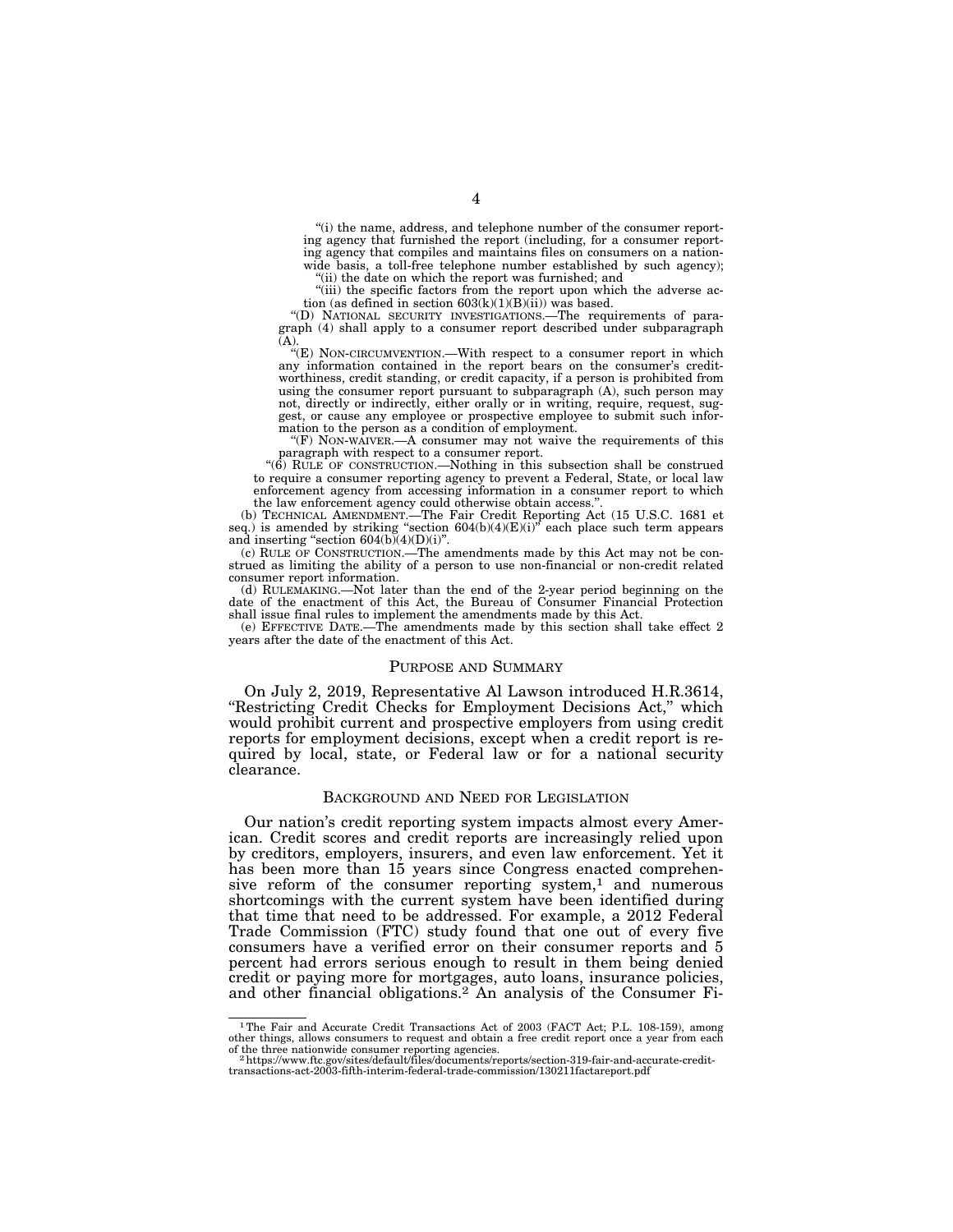nancial Protection Bureau's (CFPB) consumer complaint database in 2018 revealed that credit reports were the most complained about financial product, and the three major credit bureaus— Equifax, Experian and TransUnion—were the financial companies with the most complaints.<sup>3</sup> These critical flaws must be addressed and the Fair Credit Reporting Act must be modernized to ensure the credit reporting system works better for all Americans.

With respect to H.R. 3614, an individual's credit history has been shown to inadequately predict their job performance.<sup>4</sup> Nevertheless, credit information is increasingly used by employers for hiring, promotion, and retention. Those who have been unemployed for an extended period of time, and whose credit standing has been damaged because they were unable to pay their bills, cannot secure a new job to end their financial distress because prospective employers conduct credit checks as part of an application process. A 2013 Demos survey of low- to middle-income households with credit card debt found that one in seven respondents who were unemployed had been told by a prospective employer that their credit history contributed to an adverse employment decision.<sup>5</sup>

This practice creates obstacles for upward mobility and can be an invasion of consumer privacy. A 2016 report found that the use of credit reports unnecessarily exposes consumers' financial information and potentially puts existing employees and job applicants in an uncomfortable position of having to discuss private matters, such as divorce, domestic abuse, or health/genetic conditions, in explaining their impaired credit history.6

This legislation is supported by more than 80 consumer, civil rights, labor, and community organizations from across the United states.7

<sup>&</sup>lt;sup>3</sup>https://uspirg.org/news/usp/youre-not-alone-cfpb-complaints-rise<br>
<sup>4</sup> Andrew Weaver, Is Credit Status a Good Signal of Productivity? (2014), *available at* https://<br>
pdfs.semanticscholar.org/9e01/a6a4343604f7b80bbeb4ad

ited-Demos.pdf.<br><sup>6</sup> Amy Traub, Bad Credit Shouldn't Block Employment: How to Make State Bans on Employ-

ment Credit Checks More Effective, Demos (2016), *available at* https://www.demos.org/research/ bad-credit-shouldnt-block-employment-how-make-state-bans-employment-credit-checks-more. 7Supporting organizations include Americans for Financial Reform, A2Z Real Estate Consult-

ants, African American Health Alliance, Alaska Public Interest Research Group, Allied Progress, Arkansas Community Organizations, BREAD Organization, CAFE Montgomery MD, Center for Digital Democracy, Cleveland Jobs with Ju Council, Inc., Demos, Denver Area Labor Federation, East Bay Community Law Center, FAITH<br>IN TEXAS, Famicos Foundation, FLARA, Florida Alliance for Consumer Protection, Greater<br>Longview United Way, Groundcover News, Habitat ter, Inc., Mobilization for Justice Inc., Montana Organizing Project, Multi-Cultural Real Estate Alliance For Urban Change, National Advocacy Center of the Sisters of the Good Shepherd, National Association of Consumer Advocates, National Association of Social Workers, National As-<br>sociation of Social Workers West Virginia Chapter, National Center for Law and Economic Jus-<br>tice, National Consumer Law Center Alliance, National Housing Law Project, National Housing Resource Center, National Rural Social Work Caucus, New Economics for Women, New Jersey Citizen Action, New Jersey Tenants<br>Organization, New York Legal Assistance Gr Citizen, Public Justice Center, Public Law Center, Public Utility Law Project of New York,<br>Rocky Mountain Peace and Justice Center, SC Appleseed Legal Justice Center, Sisters of Mercy<br>South Central Community, Society of St tion, The Center for Survivor Agency and Justice, The Disaster Law Project, The Greenlining Continued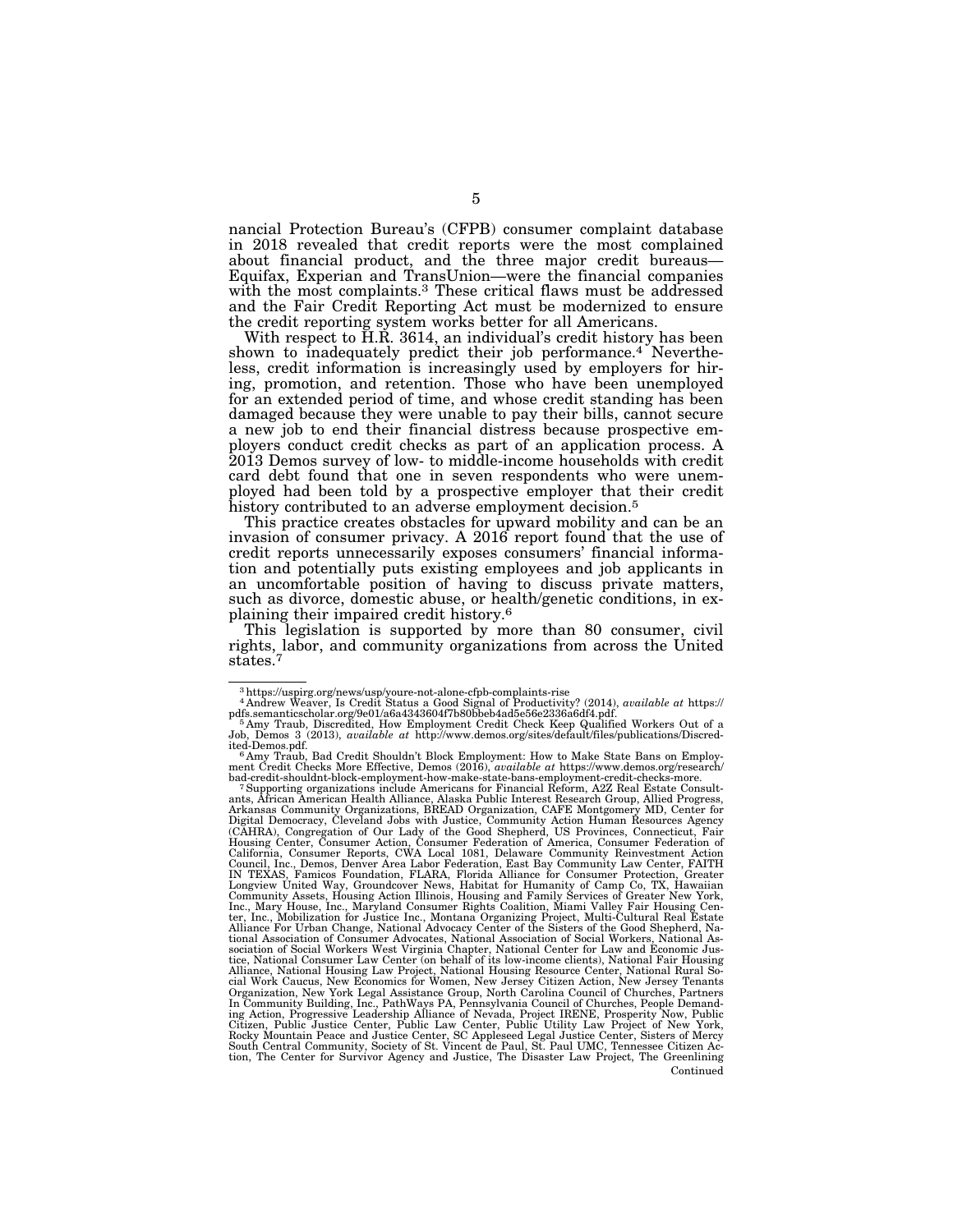This legislation is substantially similar to Title II of the discussion draft of Chairwoman Maxine Waters' legislation, the ''Comprehensive Consumer Credit Reporting Reform Act of 2019,'' which was considered at a full committee hearing on February 26, 2019 and was introduced in previous congresses.<sup>8</sup>

#### SECTION-BY-SECTION ANALYSIS

#### *Section 1. Short title*

This section provides that H.R. 3614 may be cited as the ''Restricting Credit Checks for Employment Decisions Act''.

#### *Section 2. Findings*

This section highlights the most recent data on the challenges that consumers with thin or poor credit profiles have when finding employment. This section cites studies showing that credit history is not generally dispositive of job performance, and how employer requested credit checks can violate consumer privacy. This section also highlights the negative impact that unnecessary employer requested credit checks have on African-American and Latino households, who on average have lower credit scores than whites.

## *Section 3. Prohibition on the use of credit information for most employment decisions*

This section adds a new subtitle to and redesignates certain sections of Section 604 of the Fair Credit Reporting Act.

The amendments made by this section prohibit employers from furnishing a consumer report with respect to any consumer unless they are required to obtain the report by local, state, or federal law or with respect to a national security investigation. This section also prevents employers from using such reports as a condition of employment and ensures that any of the costs associated with obtaining the consumer report will not be passed on to the consumer to whom the report relates.

### **HEARINGS**

For the purposes of section 103(i) of H. Res. 6 for the 116th Congress—

(1) The Committee on Financial Services held a hearing, entitled ''Who's Keeping Score? Holding Credit Bureaus Accountable and Repairing a Broken System'' to consider the ''Comprehensive Consumer Credit Reporting Reform Act of 2019" (Title II of the discussion draft is substantially similar to H.R. 3614) on February 26, 2019. The two-panel hearing consisted of first the three CEOs of the three largest Credit Reporting Agencies: Equifax, TransUnion,

Institute, The Leadership Conference on Civil and Human Rights, THE ONE LESS FOUNDA-<br>TION, Tzedek DC, U.S. PIRG, Urban Asset Builders, Inc., Virginia Citizens Consumer Council,<br>Virginia Poverty Law Center, West Virginia Ce

lease-afr-statement-financial-services-committee-markup-credit-reporting/.<br>
<sup>8</sup>Financial Services Committee-Hearing: Who's Keeping Score? Holding Credit Bureaus Ac-<br>
countable and Repairing a Broken System (2019). Hearing 2017, available with additional materials at https://financialservices.house.gov/news/ documentsingle.aspx?DocumentID=400788.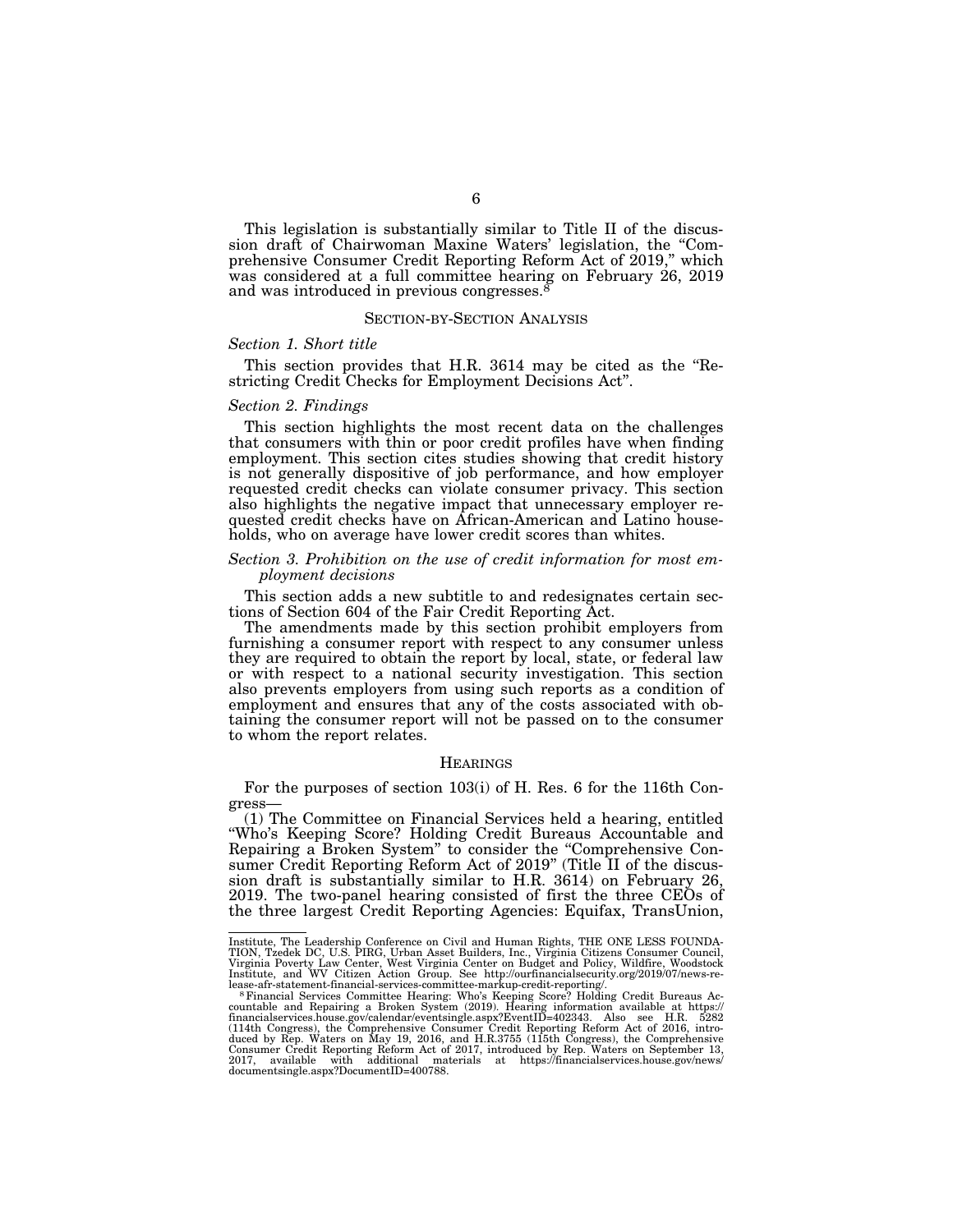and Experian. Witnesses on the second panel included representatives from the National Fair Housing Alliance, the National Consumer Law Center, UnidosUS, U.S. Public Interest Research Group (PIRG), and a Paul Hastings partner and attorney. The hearing allowed Members of the Financial Services Committee to hear from witnesses about the continuing challenges modernizing the Fair Credit Reporting Act to better protect consumers and their data, as well as other legislation to help overcome those challenges.

(2) The Committee on Financial Services' taskforce on Financial Technology held a hearing, entitled ''Examining the Use of Alternative Data in Underwriting and Credit Scoring to Expand Access to Credit'' on July 25, 2019 to discuss emerging technologies and how they impact access to credit, and their impact across communities. The panel consisted of representatives from the National Consumer Law Center, Tulane University Law School, The Government Accountability Office (GAO), Upstart, and Upturn.

(3) In addition, during the 115th Congress, the Financial Services Committee held a two-part hearing on the Equifax data breach and related credit reporting and consumer data protection issues. The first part of the hearing entitled ''Examining the Equifax Data Breach'' took place on October 5, 2017 and featured the former Chairman and CEO of Equifax. The Committee also held a Minority Day hearing, which was a continuation of the hearing entitled, "Examining the Equifax Data Breach" and took place on October 25, 2017. Witnesses included representatives from the Consumer Financial Protection Bureau, the National Consumer Law Center, Georgetown University Law Center, and the Office of the New York State Attorney General.

## COMMITTEE CONSIDERATION

The Committee on Financial Services met in open session on July 11, 2019, and ordered H.R. 3614 to be reported favorably to the House with an amendment in the nature of a substitute by a vote of 32 yeas and 26 nays, a quorum being present.

# COMMITTEE VOTES AND ROLL CALL VOTES

In compliance with clause 3(b) of rule XIII of the Rules of the House of Representatives, the Committee advises that the following roll call votes occurred during the Committee's consideration of H.R. 3614: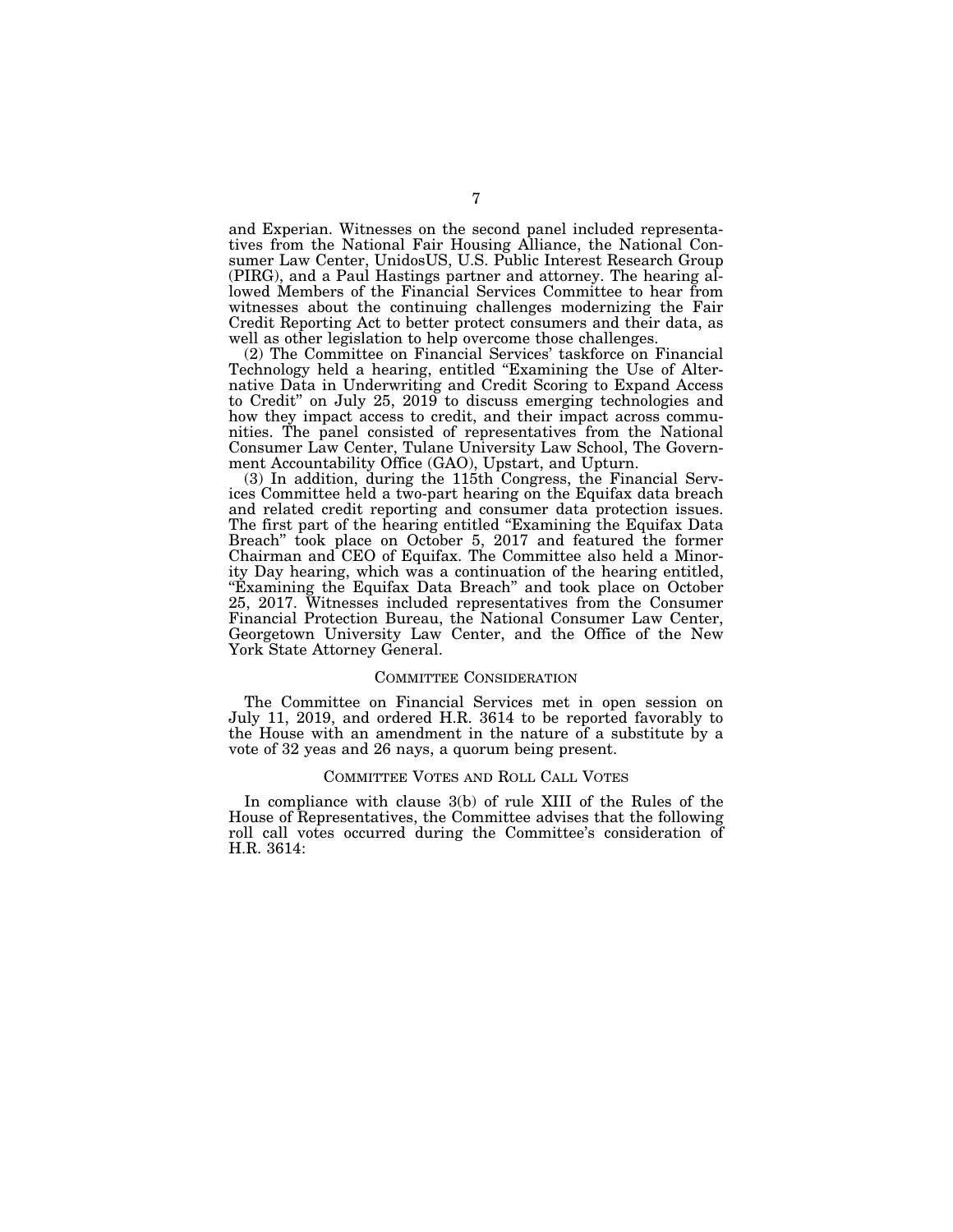| Present | Representatives             | Ayes                                               | <b>Nays</b>               |
|---------|-----------------------------|----------------------------------------------------|---------------------------|
|         | Ms. Waters, Chairwoman      | X                                                  |                           |
|         | Mrs. Maloney                | $\overline{\mathbf{x}}$                            |                           |
|         | Ms. Velázquez               | $\overline{\mathbf{x}}$                            |                           |
|         | Mr. Sherman                 | $\overline{\mathbf{x}}$                            |                           |
|         | Mr. Meeks                   | $\overline{\mathbf{x}}$                            |                           |
|         | Mr. Clay                    | $\overline{\mathbf{x}}$                            |                           |
|         | Mr. Scott                   | $\overline{\mathbf{x}}$<br>$\overline{\mathrm{x}}$ |                           |
|         | Mr. Green<br>Mr. Cleaver    | X                                                  |                           |
|         | Mr. Perlmutter              |                                                    |                           |
|         | Mr. Himes                   | $\overline{\mathbf{x}}$                            |                           |
|         | Mr. Foster                  | $\overline{\mathbf{x}}$                            |                           |
|         | Mrs. Beatty                 | $\overline{\mathsf{x}}$                            |                           |
|         | Mr. Heck                    | $\overline{\mathbf{x}}$                            |                           |
|         | Mr. Vargas                  |                                                    |                           |
|         | Mr. Gottheimer              | $\frac{\overline{x}}{\overline{x}}$                |                           |
|         | Mr. Gonzalez (TX)           | $\overline{\mathbf{x}}$                            |                           |
|         | Mr. Lawson                  | X                                                  |                           |
|         | Mr. San Nicolas             | $\overline{x}$                                     |                           |
|         | Ms. Tlaib                   | $\overline{\mathbf{x}}$                            |                           |
|         | Ms. Porter                  | $\frac{\overline{x}}{\overline{x}}$                |                           |
|         | Ms. Axne                    |                                                    |                           |
|         | Mr. Casten                  | $\overline{x}$                                     |                           |
|         | Ms. Pressley                | $\overline{\mathbf{x}}$                            |                           |
|         | Mr. McAdams                 | $\overline{\mathbf{x}}$                            |                           |
|         | Ms. Ocasio-Cortez           | $\overline{\mathbf{x}}$                            |                           |
|         | Ms. Wexton                  | $\bar{\mathrm{x}}$                                 |                           |
|         | Mr. Lynch                   | X                                                  |                           |
|         | Ms. Gabbard                 |                                                    |                           |
|         | Ms. Adams                   | X                                                  |                           |
|         | Ms. Dean                    | $\overline{\mathbf{x}}$                            |                           |
|         | Mr. Garcia (IL)             | $\overline{\mathbf{x}}$                            |                           |
|         | Ms. Garcia (TX)             | $\overline{\mathbf{x}}$                            |                           |
| 34      | Mr. Phillips                | $\overline{\mathbf{x}}$                            |                           |
|         | Mr. McHenry, Ranking Member |                                                    | X                         |
|         |                             |                                                    |                           |
|         | Ms. Wagner                  |                                                    | X                         |
|         | Mr. King                    |                                                    | X                         |
|         | Mr. Lucas                   |                                                    | X                         |
|         | Mr. Posey                   |                                                    | X                         |
|         | Mr. Luetkemeyer             |                                                    | X                         |
|         | Mr. Huizenga                |                                                    | X                         |
|         | Mr. Duffy                   |                                                    | Х                         |
|         | Mr. Stivers                 |                                                    | X                         |
|         | Mr. Barr                    |                                                    | $\overline{\mathbf{x}}$   |
|         | Mr. Tipton                  |                                                    | X                         |
|         | Mr. Williams                |                                                    | X                         |
|         | Mr. Hill                    |                                                    | $\overline{\mathbf{x}}$   |
|         | Mr. Emmer                   |                                                    | X                         |
|         | Mr. Zeldin                  |                                                    | х                         |
|         | Mr. Loudermilk              |                                                    | X                         |
|         | Mr. Mooney                  |                                                    | X                         |
|         | Mr. Davidson                |                                                    | X                         |
|         | Mr. Budd                    |                                                    | $\boldsymbol{\mathsf{x}}$ |
|         | Mr. Kustoff                 |                                                    |                           |
|         |                             |                                                    | X                         |
|         | Mr. Hollingsworth           |                                                    | X                         |
|         | Mr. Gonzalez (OH)           |                                                    | X                         |
|         | Mr. Rose                    |                                                    | $\overline{\mathbf{x}}$   |
|         | Mr. Steil                   |                                                    | X                         |
|         | Mr. Gooden                  |                                                    | $\overline{\mathbf{x}}$   |
|         | Mr. Riggleman               |                                                    | $\overline{\mathbf{x}}$   |
| 26      |                             |                                                    |                           |

**Committee on Financial Services** Full Committee<br>
116th Congress (1st Session)

7/11/2019 Date:

Measure H.R. 3614 (Final Passage)

Amendment No.

Offered by: Mr. Lawson

| paanneme<br>Agreed<br>Ťo | Yes | No   | Prsnt | Wdrn |
|--------------------------|-----|------|-------|------|
| Voice<br>Vote            |     | Ayes |       | Nays |

| Record |                   |  |
|--------|-------------------|--|
| Vote   |                   |  |
|        | 32 Ayes - 26 Noes |  |
|        |                   |  |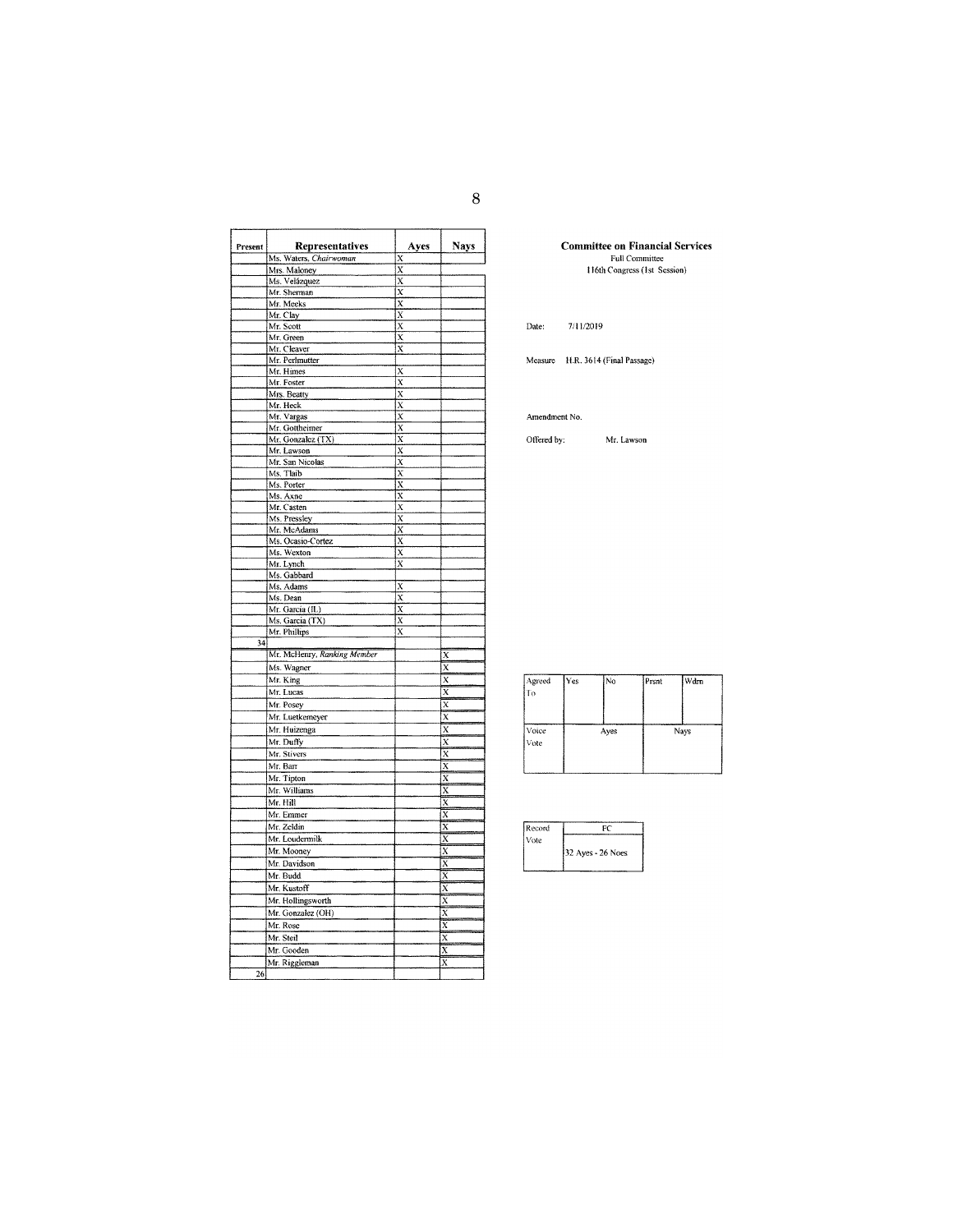# STATEMENT OF OVERSIGHT FINDINGS AND RECOMMENDATIONS OF THE COMMITTEE

In compliance with clause  $3(c)(1)$  of rule XIII and clause  $2(b)(1)$ of rule  $X$  of the Rules of the House of Representatives, the Committee's oversight findings and recommendations are reflected in the descriptive portions of this report.

# STATEMENT OF PERFORMANCE GOALS AND OBJECTIVES

Pursuant to clause  $(3)(c)$  of rule XIII of the Rules of the House of Representatives, the goals of H.R. 3614 are to increase opportunities for employment for consumers across the United States.

#### NEW BUDGET AUTHORITY AND CBO ESTIMATE

Pursuant to clause  $3(c)(2)$  of rule XIII of the Rules of the House of Representatives and section 308(a) of the *Congressional Budget*  Act of 1974, and pursuant to clause  $3(c)(3)$  of rule XIII of the Rules of the House of Representatives and section 402 of the *Congressional Budget Act of 1974*, the Committee has received the following estimate for H.R. 3614 from the Director of the Congressional Budget Office:

# U.S. CONGRESS, CONGRESSIONAL BUDGET OFFICE, *Washington, DC, September 27, 2019.*

Hon. MAXINE WATERS,

*Chairwoman, Committee on Financial Services, House of Representatives, Washington, DC.* 

DEAR MADAM CHAIRWOMAN: The Congressional Budget Office has prepared the enclosed cost estimate for H.R. 3614, the Restricting Credit Checks for Employment Decisions Act.

If you wish further details on this estimate, we will be pleased to provide them. The CBO staff contact is David Hughes.

Sincerely,

PHILLIP L. SWAGEL, *Director.* 

Enclosure.

| By Fiscal Year, Millions of Dollars                           | 2019 | 2019-2024                           | 2019-2029                      |
|---------------------------------------------------------------|------|-------------------------------------|--------------------------------|
| <b>Direct Spending (Outlays)</b>                              |      |                                     |                                |
| <b>Revenues</b>                                               |      |                                     |                                |
| <b>Deficit Effect</b>                                         |      |                                     |                                |
| <b>Spending Subject to</b><br><b>Appropriation (Outlays)</b>  |      |                                     | O                              |
| Statutory pay-as-you-go<br>procedures apply?                  | Yes  | <b>Mandate Effects</b>              |                                |
| Increases on-budget deficits in any                           |      | Contains intergovernmental mandate? | No.                            |
| of the four consecutive 10-year<br>periods beginning in 2030? | No.  | Contains private-sector mandate?    | Yes. Under<br><b>Threshold</b> |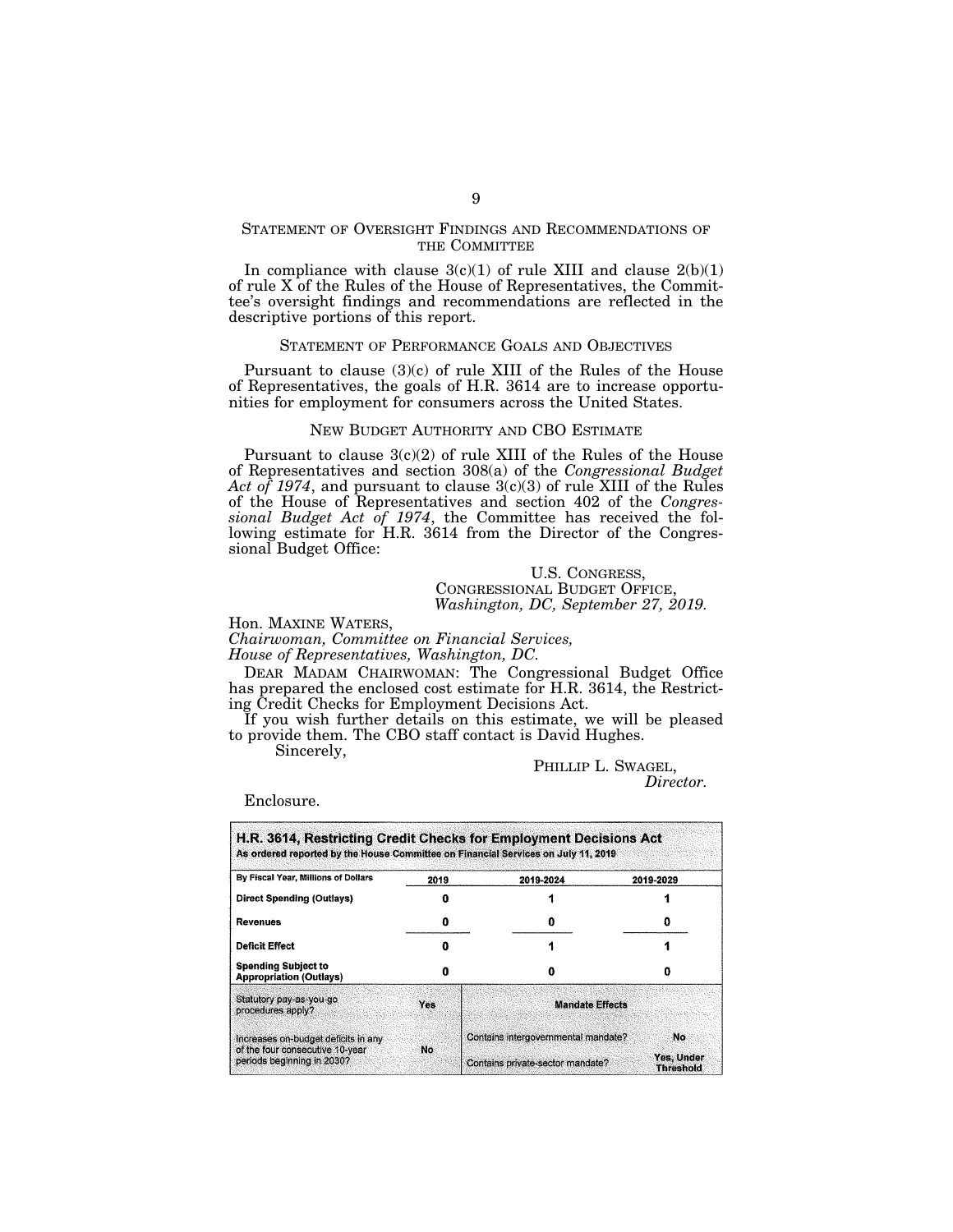H.R. 3614 would allow consumer reporting agencies (CRAs) to provide consumer credit reports to employers for use in making employment decisions about current or prospective employees, only if such a report is required by a federal, state, or local law or regulation. Reports used in connection with a national security investigation also would be allowed. The bill also would prohibit employers from directly or indirectly requiring a current or prospective employee to submit credit information as a condition of employment. The Consumer Financial Protection Bureau (CFPB) would issue rules to implement the bill's requirements.

Using information from the CFPB, CBO estimates that the agency would need four additional employees at an annual cost of \$200,000 per employee to issue rules in the first year after enactment. Thus, CBO estimates that enacting H.R. 3614 would cost \$1 million over the 2019–2029 period. The CFPB is permanently authorized to receive whatever amounts it needs from the Federal Reserve to carry out its operations; it may spend those amounts without appropriation.

H.R. 3614 contains private-sector mandates as defined in the Unfunded Mandates Reform Act (UMRA). CBO estimates that the cost of the mandates would be below the threshold established in UMRA (\$164 million in 2019, adjusted annually for inflation).

The bill would impose a mandate on CRAs by prohibiting them from issuing consumer credit reports for employees or job candidates to current or prospective employers. The cost of the mandate would include the value of forgone income from the sale of consumer reports to employers. Using information from industry sources, CBO expects the loss in revenue would be roughly \$40 million annually.

H.R. 3614 also would impose a mandate on employers by limiting the circumstances when job candidates and employees could be asked for their credit history as a condition of employment. The bill would allow employers to request an employee's (or potential employee's) consumer report only for national security clearances or when otherwise required by state, local, or federal law. The bill would require employers in those circumstances to disclose to the affected employee information about the request and the outcome of the consumer report. That disclosure requirement would be a mandate as defined in UMRA. The incremental cost of the mandate would be small because the mandated entities already collect or possess the information required to be disclosed under the bill.

The bill contains no intergovernmental mandates as defined in UMRA.

The CBO staff contacts for this estimate are David Hughes (for federal costs) and Rachel Austin (for mandates). The estimate was reviewed by H. Samuel Papenfuss, Deputy Assistant Director for Budget Analysis.

# COMMITTEE COST ESTIMATE

Clause  $3(d)(1)$  of rule XIII of the Rules of the House of Representatives requires an estimate and a comparison of the costs that would be incurred in carrying out H.R. 3614. However, clause  $3(d)(2)(B)$  of that rule provides that this requirement does not apply when the committee has included in its report a timely submitted cost estimate of the bill prepared by the Director of the Con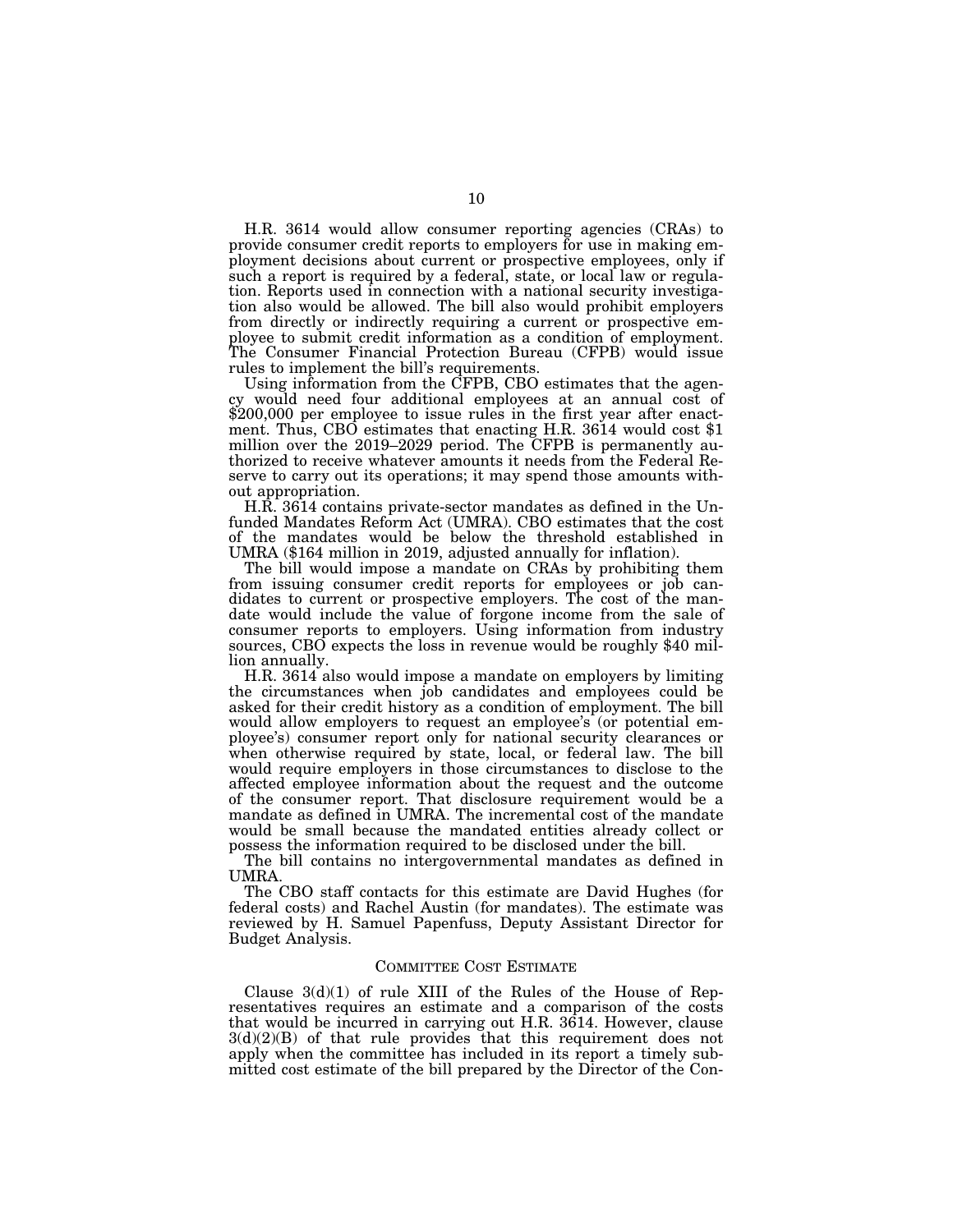gressional Budget Office under section 402 of the Congressional Budget Act.

### UNFUNDED MANDATE STATEMENT

Pursuant to Section 423 of the Congressional Budget and Impoundment Control Act (as amended by Section  $101(a)(2)$  of the Unfunded Mandates Reform Act, Pub. L. 104–4), the Committee adopts as its own the estimate of federal mandates regarding H.R. 3614, as amended, prepared by the Director of the Congressional Budget Office.

#### ADVISORY COMMITTEE

No advisory committees within the meaning of section 5(b) of the Federal Advisory Committee Act were created by this legislation.

## APPLICATION OF LAW TO THE LEGISLATIVE BRANCH

H.R. 3614 does not apply to terms and conditions of employment or to access to public services or accommodations within the legislative branch.

# EARMARK STATEMENT

In accordance with clause 9 of rule XXI of the Rules of the House of Representatives, H.R. 3614 does not contain any congressional earmarks, limited tax benefits, or limited tariff benefits as described in clauses  $9(e)$ ,  $9(f)$ , and  $9(g)$  of rule XXI.

## DUPLICATION OF FEDERAL PROGRAMS

Pursuant to clause  $3(c)(5)$  of rule XIII of the Rules of the House of Representatives, the Committee states that no provision of H.R. 3614 establishes or reauthorizes a program of the Federal Government known to be duplicative of another federal program, a program that was included in any report from the Government Accountability Office to Congress pursuant to section 21 of Public Law 111–139, or a program related to a program identified in the most recent Catalog of Federal Domestic Assistance.

### CHANGES IN EXISTING LAW MADE BY THE BILL AS REPORTED

In compliance with clause 3(e) of rule XIII of the Rules of the House of Representatives, changes in existing law made by the bill, H.R. 3614, as reported, are shown as follows:

## CHANGES IN EXISTING LAW MADE BY THE BILL, AS REPORTED

In compliance with clause 3(e) of rule XIII of the Rules of the House of Representatives, changes in existing law made by the bill, as reported, are shown as follows (existing law proposed to be omitted is enclosed in black brackets, new matter is printed in italic, and existing law in which no change is proposed is shown in roman):

# **FAIR CREDIT REPORTING ACT**

\* \* \* \* \* \* \*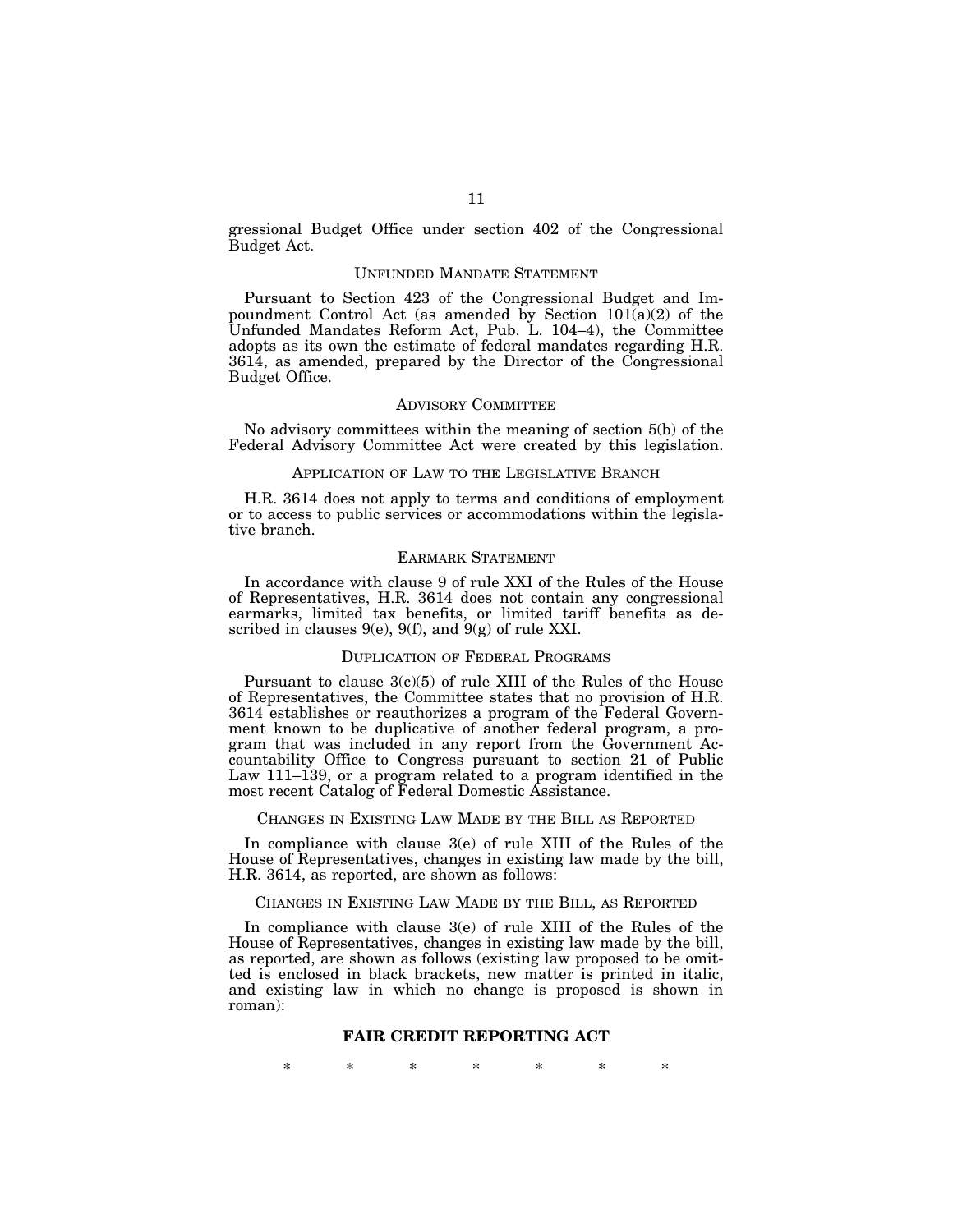# **TITLE VI—CONSUMER CREDIT REPORTING**

\* \* \* \* \* \* \*

# **§ 604. Permissible purposes of reports**

(a) IN GENERAL.—Subject to subsection (c), any consumer reporting agency may furnish a consumer report under the following circumstances and no other:

(1) In response to the order of a court having jurisdiction to issue such an order, or a subpoena issued in connection with proceedings before a Federal grand jury.

(2) In accordance with the written instructions of the consumer to whom it relates.

(3) To a person which it has reason to believe—

(A) intends to use the information in connection with a credit transaction involving the consumer on whom the information is to be furnished and involving the extension of credit to, or review or collection of an account of, the consumer; or

(B) intends to use the information for employment purposes*, subject to the requirements of subsection (b)*; or

(C) intends to use the information in connection with the underwriting of insurance involving the consumer; or

(D) intends to use the information in connection with a determination of the consumer's eligibility for a license or other benefit granted by a governmental instrumentality required by law to consider an applicant's financial responsibility or status; or

(E) intends to use the information, as a potential investor or servicer, or current insurer, in connection with a valuation of, or an assessment of the credit or prepayment risks associated with, an existing credit obligation; or

(F) otherwise has a legitimate business need for the information—

(i) in connection with a business transaction that is initiated by the consumer; or

(ii) to review an account to determine whether the consumer continues to meet the terms of the account.

(G) executive departments and agencies in connection with the issuance of government-sponsored individuallybilled travel charge cards.

(4) In response to a request by the head of a State or local child support enforcement agency (or a State or local government official authorized by the head of such an agency), if the person making the request certifies to the consumer reporting agency that—

(A) the consumer report is needed for the purpose of establishing an individual's capacity to make child support payments, determining the appropriate level of such payments, or enforcing a child support order, award, agreement, or judgment;

(B) the parentage of the consumer for the child to which the obligation relates has been established or acknowledged by the consumer in accordance with State laws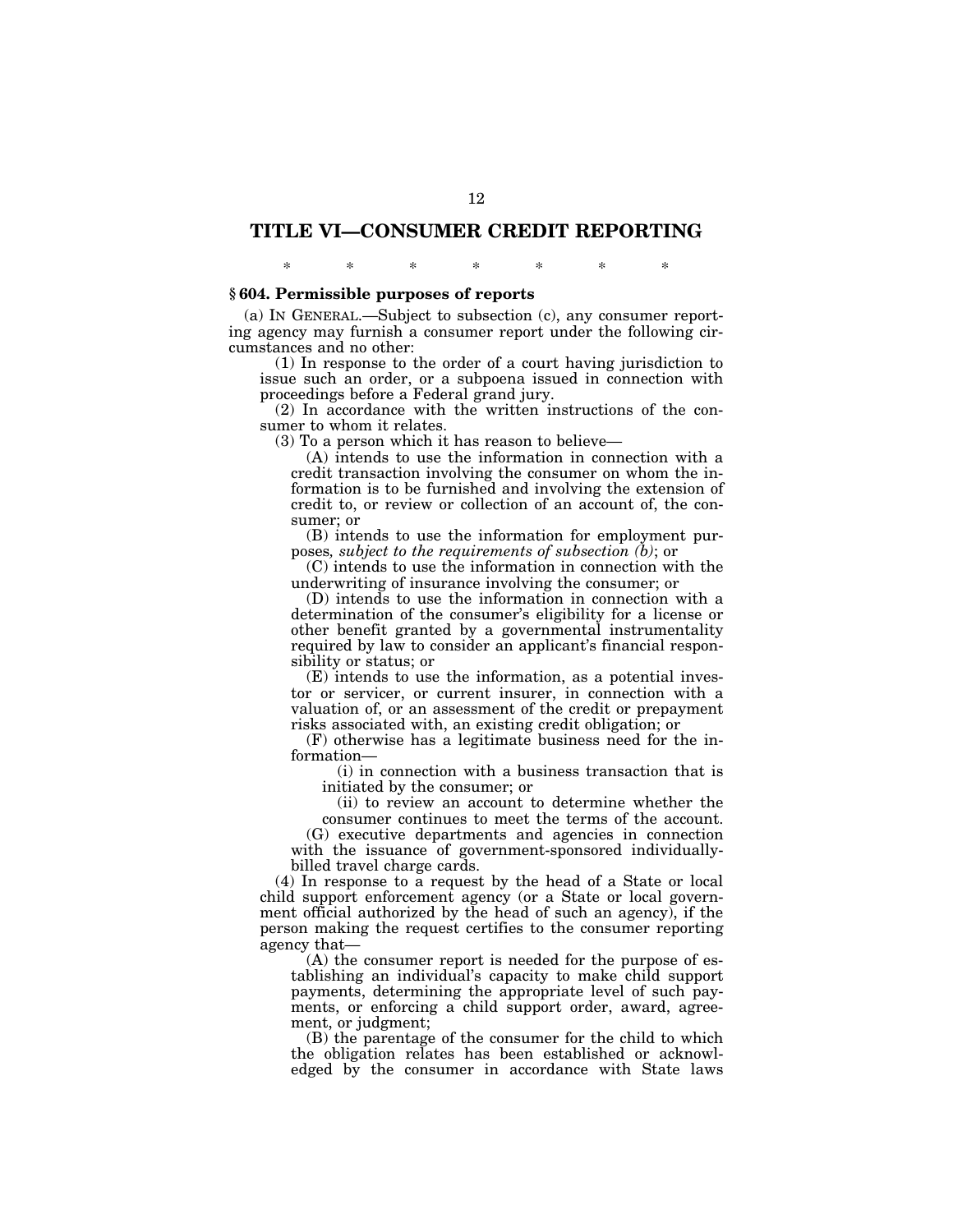under which the obligation arises (if required by those laws); and

(C) the consumer report will be kept confidential, will be used solely for a purpose described in subparagraph (A), and will not be used in connection with any other civil, administrative, or criminal proceeding, or for any other purpose.

(5) To an agency administering a State plan under section 454 of the Social Security Act (42 U.S.C. 654) for use to set an initial or modified child support award.

(6) To the Federal Deposit Insurance Corporation or the National Credit Union Administration as part of its preparation for its appointment or as part of its exercise of powers, as conservator, receiver, or liquidating agent for an insured depository institution or insured credit union under the Federal Deposit Insurance Act or the Federal Credit Union Act, or other applicable Federal or State law, or in connection with the resolution or liquidation of a failed or failing insured depository institution or insured credit union, as applicable.

(b) CONDITIONS FOR FURNISHING AND USING CONSUMER REPORTS

FOR EMPLOYMENT PURPOSES.—<br>
(1) CERTIFICATION FROM USER.—] *USE OF CONSUMER RE-*<br> *PORTS FOR EMPLOYMENT PURPOSES.*—A consumer reporting [agency may furnish] *agency*-

> *(A) may furnish* a consumer report for employment purposes only if—

 $[(A)]$  *(i)* the person who obtains such report from the agency certifies to the agency that—

 $(i)$  *(I)* the person has complied with paragraph (2) with respect to the consumer report, and the person will comply with paragraph (3) with respect to the consumer report if paragraph (3) becomes applicable; and

 $\left[\text{(ii)}\right]$  *(II)* information from the consumer report will not be used in violation of any applicable Federal or State equal employment opportunity law or regulation; and

 $[(B)]$   $(ii)$  the consumer reporting agency provides with the report, or has previously provided, a summary of the consumer's rights under this title, as pre-

scribed by the Bureau under section  $609(c)(3)[.]$ ; and *(B) except as provided in paragraph (5), may not furnish a consumer report with respect to any consumer in which any information contained in the report bears on the consumer's creditworthiness, credit standing, or credit capacity.* 

(2) DISCLOSURE TO CONSUMER.—

(A) IN GENERAL.—Except as provided in subparagraph (B), a person may not procure a consumer report, or cause a consumer report to be procured, for employment purposes with respect to any consumer, unless—

(i) a clear and conspicuous disclosure has been made in writing to the consumer at any time before the report is procured or caused to be procured, in a document that consists solely of the disclosure, that a con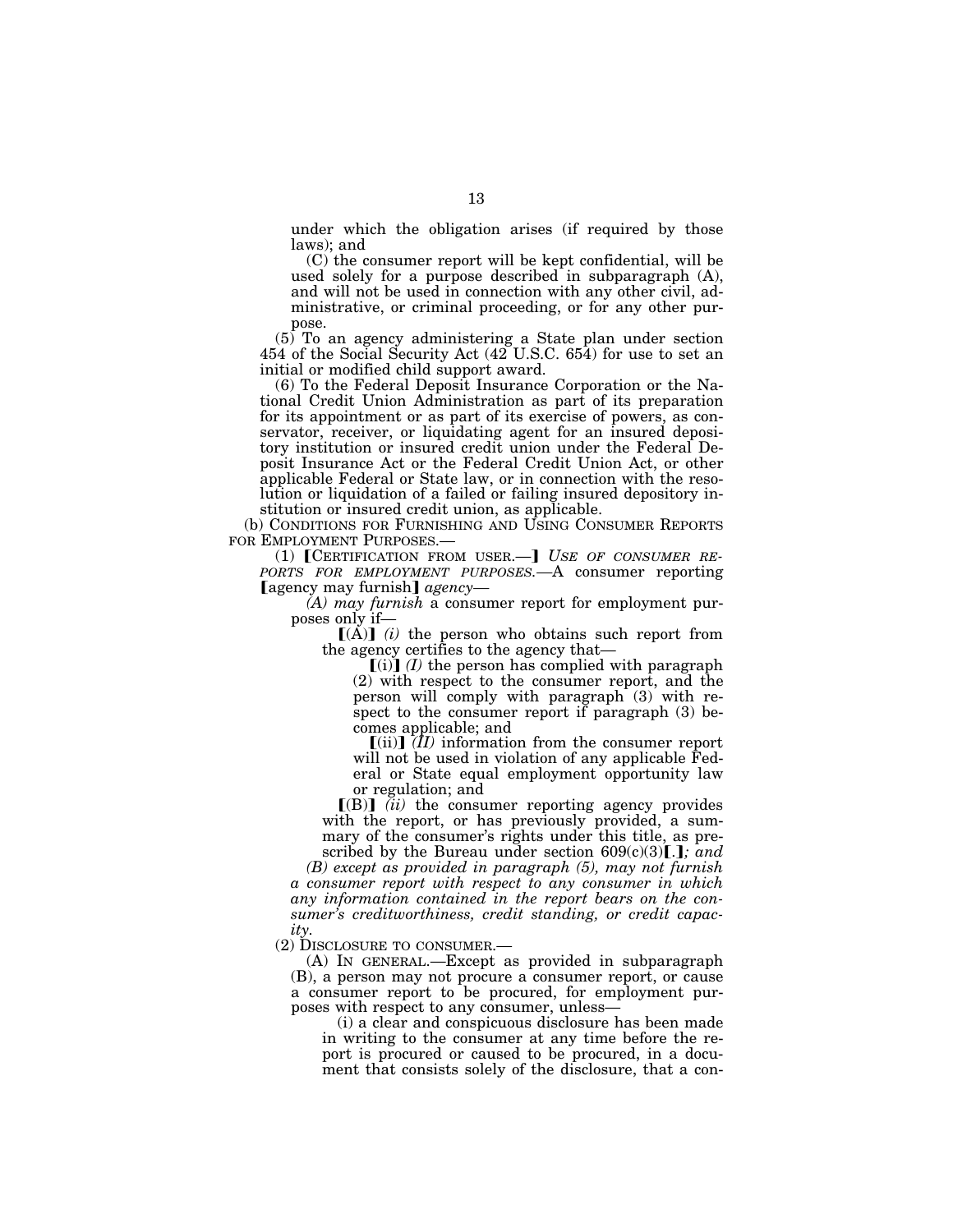sumer report may be obtained for employment purposes; and

(ii) the consumer has authorized in writing (which authorization may be made on the document referred to in clause (i)) the procurement of the report by that person.

(B) APPLICATION BY MAIL, TELEPHONE, COMPUTER, OR OTHER SIMILAR MEANS.—If a consumer described in subparagraph (C) applies for employment by mail, telephone, computer, or other similar means, at any time before a consumer report is procured or caused to be procured in connection with that application—

(i) the person who procures the consumer report on the consumer for employment purposes shall provide to the consumer, by oral, written, or electronic means, notice that a consumer report may be obtained for employment purposes, and a summary of the consumer's rights under section  $615(a)(3)$ ; and

(ii) the consumer shall have consented, orally, in writing, or electronically to the procurement of the report by that person.

(C) SCOPE.—Subparagraph (B) shall apply to a person procuring a consumer report on a consumer in connection with the consumer's application for employment only if—

(i) the consumer is applying for a position over which the Secretary of Transportation has the power to establish qualifications and maximum hours of service pursuant to the provisions of section 31502 of title 49, or a position subject to safety regulation by a State transportation agency; and

(ii) as of the time at which the person procures the report or causes the report to be procured the only interaction between the consumer and the person in connection with that employment application has been by mail, telephone, computer, or other similar means.<br>(3) CONDITIONS ON USE FOR ADVERSE ACTIONS.—

 $(A)$  In GENERAL.—Except as provided in subparagraph (B), in using a consumer report for employment purposes, before taking any adverse action based in whole or in part on the report, the person intending to take such adverse

action shall provide to the consumer to whom the report relates—

(i) a copy of the report; and

(ii) a description in writing of the rights of the consumer under this title, as prescribed by the Bureau under section  $609(c)(3)$ .

(B) APPLICATION BY MAIL, TELEPHONE, COMPUTER, OR OTHER SIMILAR MEANS.—

(i) If a consumer described in subparagraph (C) applies for employment by mail, telephone, computer, or other similar means, and if a person who has procured a consumer report on the consumer for employment purposes takes adverse action on the employment application based in whole or in part on the report, then the person must provide to the consumer to whom the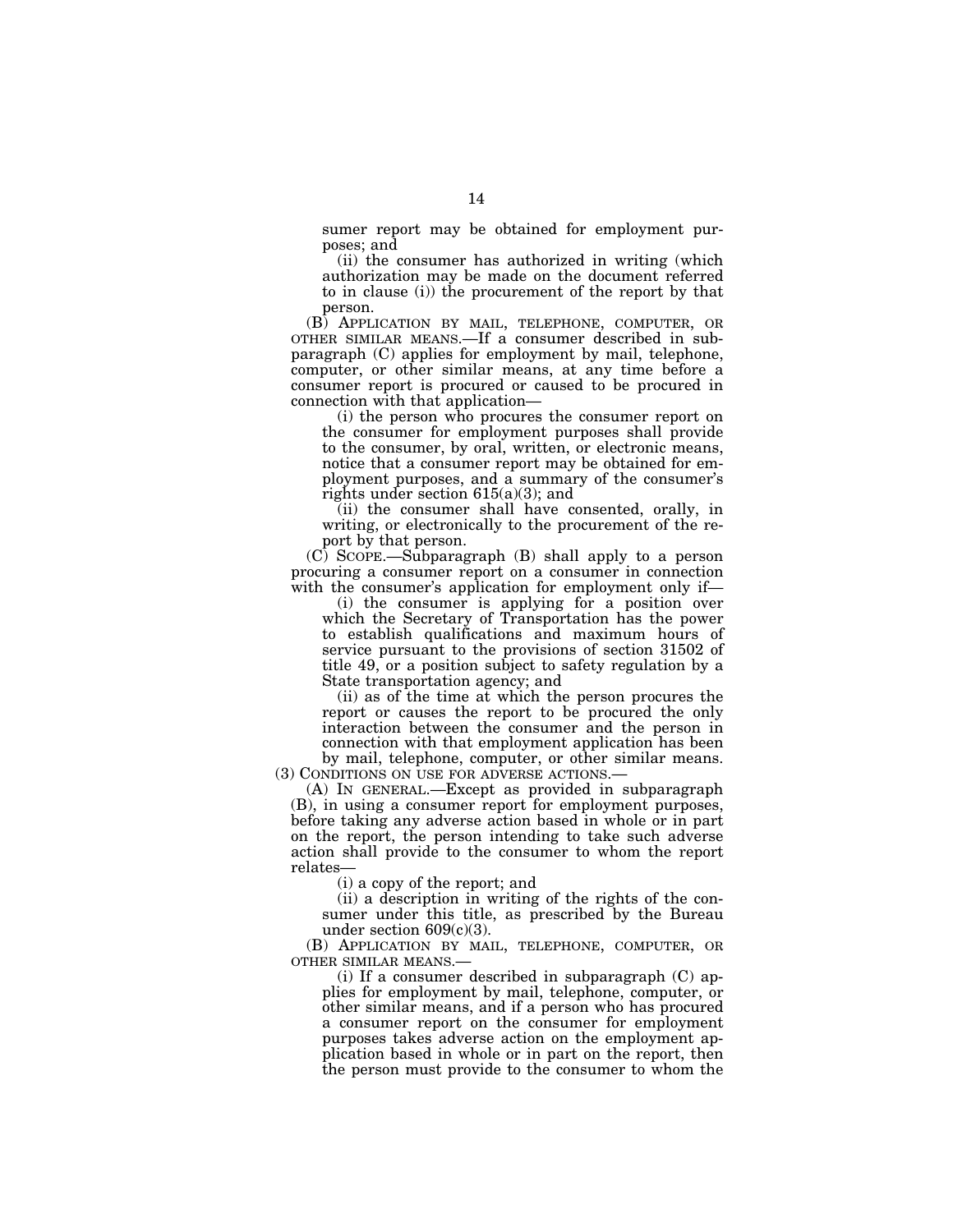report relates, in lieu of the notices required under subparagraph (A) of this section and under section 615(a), within 3 business days of taking such action, an oral, written or electronic notification—

(I) that adverse action has been taken based in whole or in part on a consumer report received from a consumer reporting agency;

(II) of the name, address and telephone number of the consumer reporting agency that furnished the consumer report (including a toll-free telephone number established by the agency if the agency compiles and maintains files on consumers on a nationwide basis);

(III) that the consumer reporting agency did not make the decision to take the adverse action and is unable to provide to the consumer the specific reasons why the adverse action was taken; and

(IV) that the consumer may, upon providing proper identification, request a free copy of a report and may dispute with the consumer reporting agency the accuracy or completeness of any information in a report.

(ii) If, under clause  $(B)(i)(IV)$ , the consumer requests a copy of a consumer report from the person who procured the report, then, within 3 business days of receiving the consumer's request, together with proper identification, the person must send or provide to the consumer a copy of a report and a copy of the consumer's rights as prescribed by the Bureau under section  $609(c)(3)$ .

(C) SCOPE.—Subparagraph (B) shall apply to a person procuring a consumer report on a consumer in connection with the consumer's application for employment only if—

(i) the consumer is applying for a position over which the Secretary of Transportation has the power to establish qualifications and maximum hours of service pursuant to the provisions of section 31502 of title 49, or a position subject to safety regulation by a State transportation agency; and

(ii) as of the time at which the person procures the report or causes the report to be procured the only interaction between the consumer and the person in connection with that employment application has been by mail, telephone, computer, or other similar means.

(4) EXCEPTION FOR NATIONAL SECURITY INVESTIGATIONS.—

(A) IN GENERAL.—In the case of an agency or department of the United States Government which seeks to obtain and use a consumer report for employment purposes, paragraph (3) shall not apply to any adverse action by such agency or department which is based in part on such consumer report, if the head of such agency or department makes a written finding that—

(i) the consumer report is relevant to a national security investigation of such agency or department;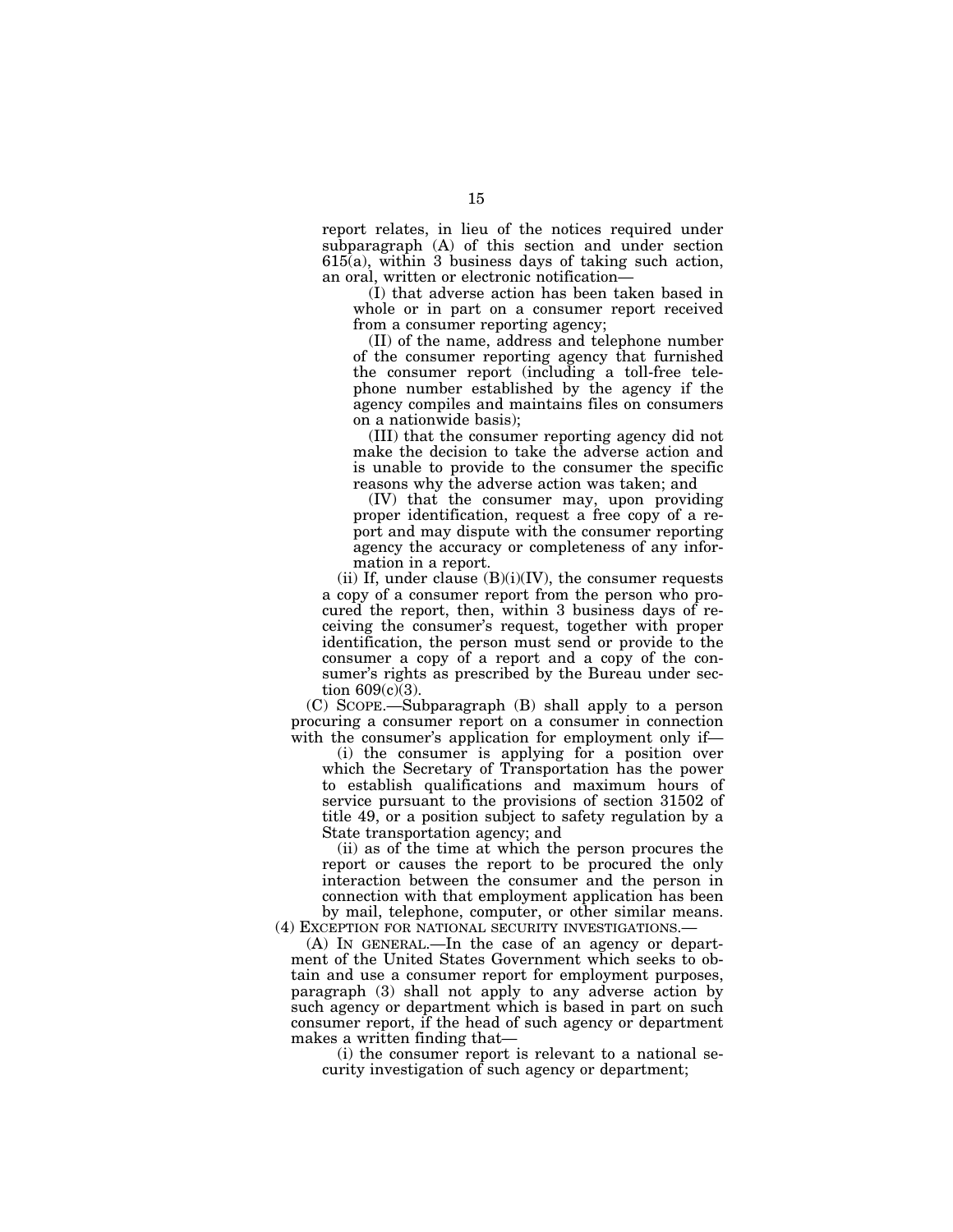(ii) the investigation is within the jurisdiction of such agency or department;

(iii) there is reason to believe that compliance with paragraph (3) will—

(I) endanger the life or physical safety of any person;

(II) result in flight from prosecution;

(III) result in the destruction of, or tampering with, evidence relevant to the investigation;

(IV) result in the intimidation of a potential witness relevant to the investigation;

(V) result in the compromise of classified information; or

(VI) otherwise seriously jeopardize or unduly delay the investigation or another official proceeding.

(B) NOTIFICATION OF CONSUMER UPON CONCLUSION OF INVESTIGATION.—Upon the conclusion of a national security investigation described in subparagraph (A), or upon the determination that the exception under subparagraph (A) is no longer required for the reasons set forth in such subparagraph, the official exercising the authority in such subparagraph shall provide to the consumer who is the subject of the consumer report with regard to which such finding was made—

(i) a copy of such consumer report with any classified information redacted as necessary;

(ii) notice of any adverse action which is based, in part, on the consumer report; and

(iii) the identification with reasonable specificity of the nature of the investigation for which the consumer report was sought.

(C) DELEGATION BY HEAD OF AGENCY OR DEPARTMENT.— For purposes of subparagraphs (A) and (B), the head of any agency or department of the United States Government may delegate his or her authorities under this paragraph to an official of such agency or department who has personnel security responsibilities and is a member of the Senior Executive Service or equivalent civilian or military rank.

(D) DEFINITIONS.—For purposes of this paragraph, the following definitions shall apply:

(i) CLASSIFIED INFORMATION.—The term ''classified information'' means information that is protected from unauthorized disclosure under Executive Order No. 12958 or successor orders.

(ii) NATIONAL SECURITY INVESTIGATION.—The term "national security investigation" means any official inquiry by an agency or department of the United States Government to determine the eligibility of a consumer to receive access or continued access to classified information or to determine whether classified information has been lost or compromised.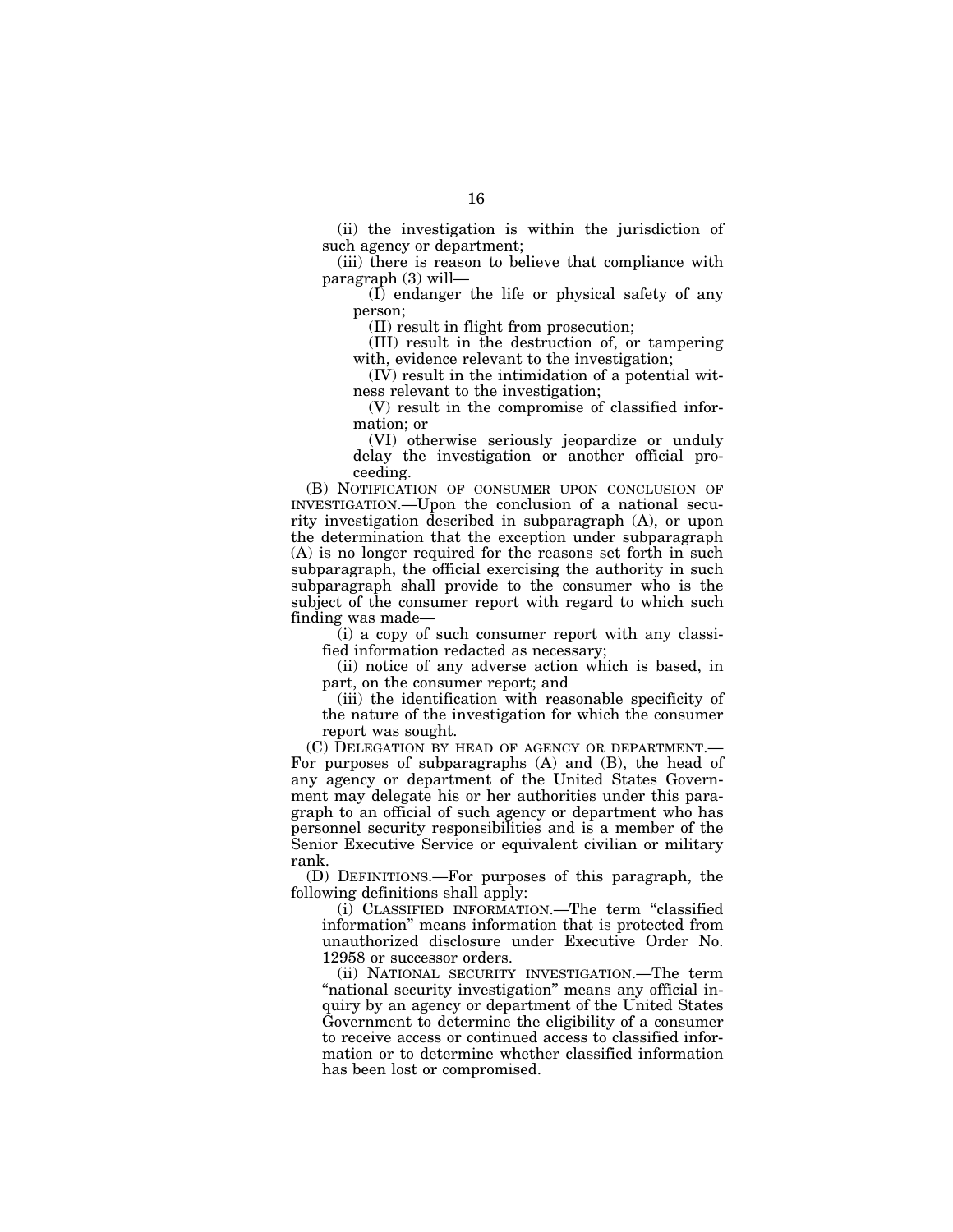*(5) REQUIREMENTS FOR CONSUMER REPORTS BEARING ON THE CONSUMER'S CREDITWORTHINESS, CREDIT STANDING, OR CREDIT CAPACITY.—* 

*(A) IN GENERAL.—A person may use a consumer report with respect to any consumer in which any information contained in the report bears on the consumer's creditworthiness, credit standing, or credit capacity only if—* 

*(i) either—* 

*(I) the person is required to obtain the report by a Federal, State, or local law or regulation; or* 

*(II) the information contained in the report is being used with respect to a national security investigation (as defined in paragraph (4)(D));* 

*(ii) none of the cost associated with obtaining the consumer report will be passed on to the consumer to whom the report relates; and* 

*(iii) the information contained in the consumer re*port will not be disclosed to any other person other *than—* 

*(I) in an aggregate format that protects a consumer's personally identifiable information; or* 

*(II) as may be necessary to comply with any applicable Federal, State, or local equal employment opportunity law or regulation.* 

*(B) DISCLOSURES.—A person who procures, or causes to be procured, a consumer report described in subparagraph (A) for employment purposes shall, in the disclosure made pursuant to paragraph (2), include—* 

*(i) an explanation that a consumer report is being obtained for employment purposes;* 

*(ii) the reasons for obtaining such a report; and* 

*(iii) the citation to the applicable Federal, State, or local law or regulation described in subparagraph*   $(A)(i)(I)$ .

*(C) ADVERSE ACTIONS.—In using a consumer report described in subparagraph (A) for employment purposes and before taking an adverse action based in whole or in part on the report, the person intending to take such adverse action shall, in addition to the information described in paragraph (3), provide to the consumer to whom the report relates—* 

*(i) the name, address, and telephone number of the consumer reporting agency that furnished the report (including, for a consumer reporting agency that compiles and maintains files on consumers on a nationwide basis, a toll-free telephone number established by such agency);* 

*(ii) the date on which the report was furnished; and* 

*(iii) the specific factors from the report upon which the adverse action (as defined in section 603(k)(1)(B)(ii)) was based.* 

*(D) NATIONAL SECURITY INVESTIGATIONS.—The requirements of paragraph (4) shall apply to a consumer report described under subparagraph (A).*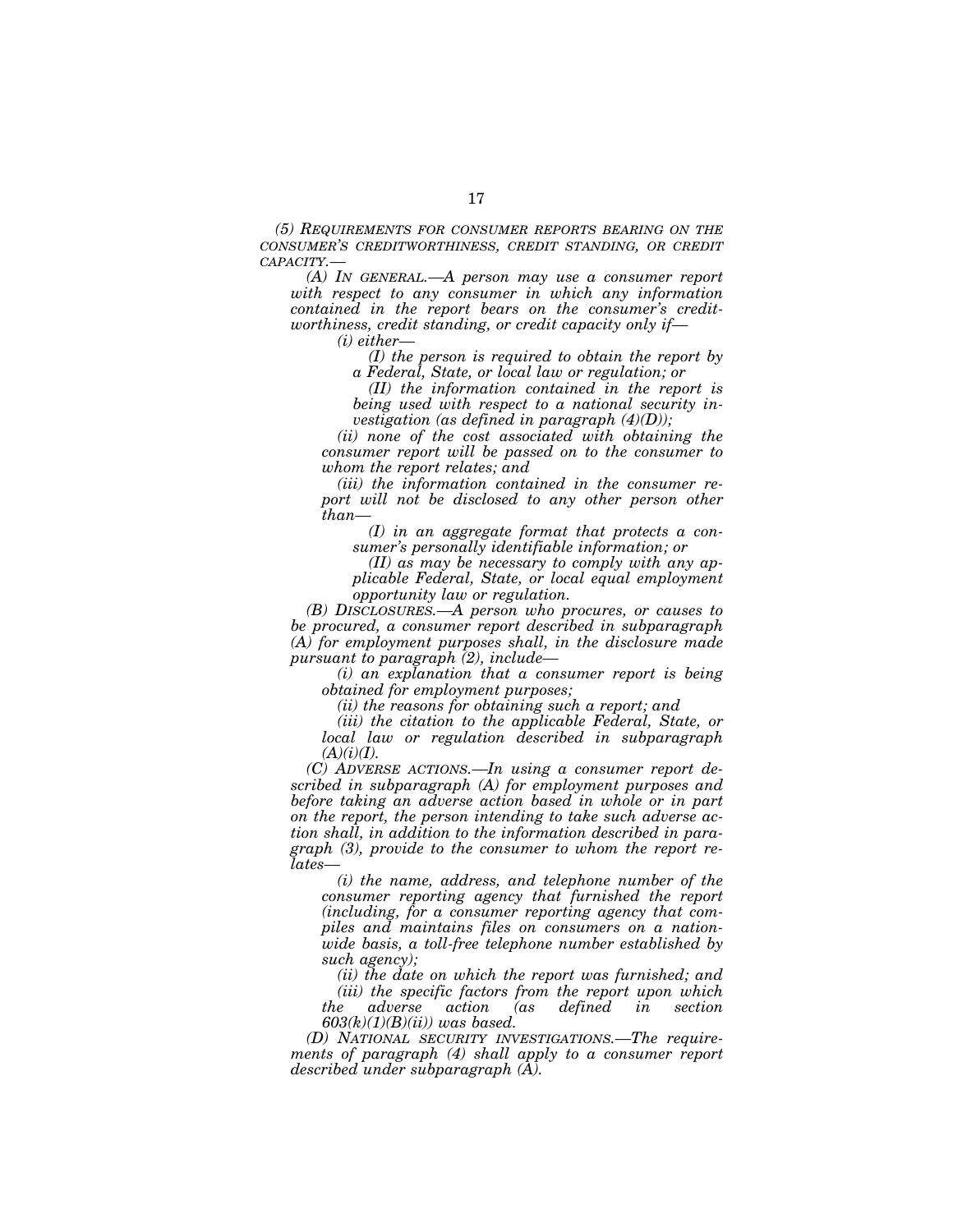*(E) NON-CIRCUMVENTION.—With respect to a consumer report in which any information contained in the report bears on the consumer's creditworthiness, credit standing, or credit capacity, if a person is prohibited from using the consumer report pursuant to subparagraph (A), such person may not, directly or indirectly, either orally or in writing, require, request, suggest, or cause any employee or prospective employee to submit such information to the person as a condition of employment.* 

*(F) NON-WAIVER.—A consumer may not waive the requirements of this paragraph with respect to a consumer report.* 

*(6) RULE OF CONSTRUCTION.—Nothing in this subsection shall be construed to require a consumer reporting agency to prevent a Federal, State, or local law enforcement agency from accessing information in a consumer report to which the law enforcement agency could otherwise obtain access.* 

(c) FURNISHING REPORTS IN CONNECTION WITH CREDIT OR INSUR-ANCE TRANSACTIONS THAT ARE NOT INITIATED BY THE CON-SUMER.—

(1) IN GENERAL.—A consumer reporting agency may furnish a consumer report relating to any consumer pursuant to subparagraph (A) or  $(C)$  of subsection (a)(3) in connection with any credit or insurance transaction that is not initiated by the consumer only if—

(A) the consumer authorizes the agency to provide such report to such person; or

(B)(i) the transaction consists of a firm offer of credit or insurance;

(ii) the consumer reporting agency has complied with subsection (e);

(iii) there is not in effect an election by the consumer, made in accordance with subsection (e), to have the consumer's name and address excluded from lists of names provided by the agency pursuant to this paragraph; and

(iv) the consumer report does not contain a date of birth that shows that the consumer has not attained the age of 21, or, if the date of birth on the consumer report shows that the consumer has not attained the age of 21, such consumer consents to the consumer reporting agency to such furnishing.

(2) LIMITS ON INFORMATION RECEIVED UNDER PARAGRAPH  $(1)(B)$ .—A person may receive pursuant to paragraph  $(1)(B)$ only—

(A) the name and address of a consumer;

(B) an identifier that is not unique to the consumer and that is used by the person solely for the purpose of verifying the identity of the consumer; and

(C) other information pertaining to a consumer that does not identify the relationship or experience of the consumer with respect to a particular creditor or other entity.

(3) INFORMATION REGARDING INQUIRIES.—Except as provided in section  $609(a)(5)$ , a consumer reporting agency shall not furnish to any person a record of inquiries in connection with a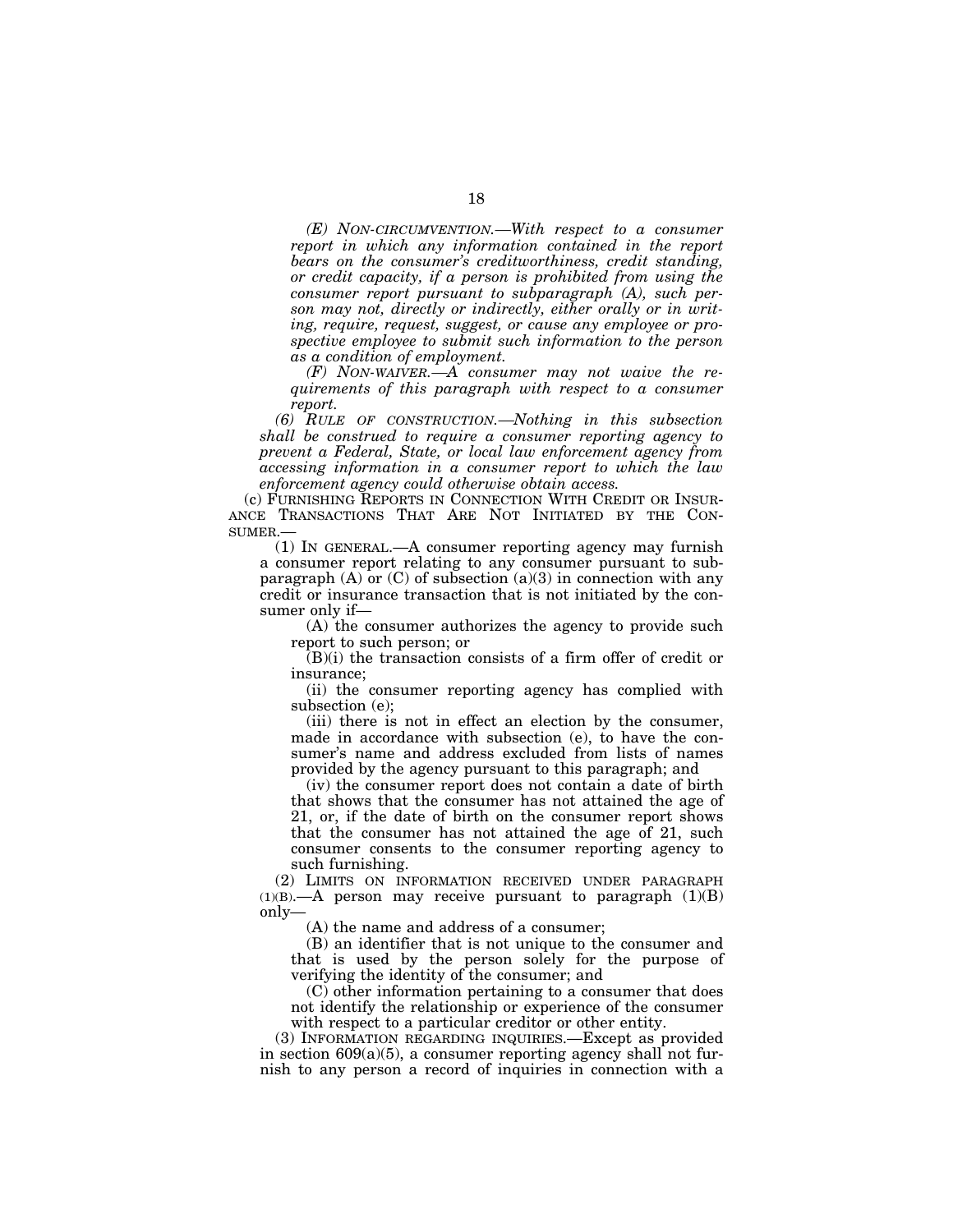credit or insurance transaction that is not initiated by a consumer.

(d) RESERVED.—

(e) ELECTION OF CONSUMER TO BE EXCLUDED FROM LISTS.—

(1) IN GENERAL.—A consumer may elect to have the consumer's name and address excluded from any list provided by a consumer reporting agency under subsection  $(c)(1)(B)$  in connection with a credit or insurance transaction that is not initiated by the consumer by notifying the agency in accordance with paragraph (2) that the consumer does not consent to any use of a consumer report relating to the consumer in connection with any credit or insurance transaction that is not initiated by the consumer.

(2) MANNER OF NOTIFICATION.—A consumer shall notify a consumer reporting agency under paragraph (1)—

(A) through the notification system maintained by the agency under paragraph (5); or

(B) by submitting to the agency a signed notice of election form issued by the agency for purposes of this subparagraph.

(3) RESPONSE OF AGENCY AFTER NOTIFICATION THROUGH SYS-TEM.—Upon receipt of notification of the election of a consumer under paragraph (1) through the notification system maintained by the agency under paragraph (5), a consumer reporting agency shall—

(A) inform the consumer that the election is effective only for the 5-year period following the election if the consumer does not submit to the agency a signed notice of election form issued by the agency for purposes of paragraph  $(2)(B)$ ; and

(B) provide to the consumer a notice of election form, if requested by the consumer, not later than 5 business days after receipt of the notification of the election through the system established under paragraph (5), in the case of a request made at the time the consumer provides notification through the system.

(4) EFFECTIVENESS OF ELECTION.—An election of a consumer under paragraph (1)—

(A) shall be effective with respect to a consumer reporting agency beginning 5 business days after the date on which the consumer notifies the agency in accordance with paragraph (2);

(B) shall be effective with respect to a consumer reporting agency—

(i) subject to subparagraph (C), during the 5-year period beginning 5 business days after the date on which the consumer notifies the agency of the election, in the case of an election for which a consumer notifies the agency only in accordance with paragraph  $(2)(A)$ ; or

(ii) until the consumer notifies the agency under subparagraph (C), in the case of an election for which a consumer notifies the agency in accordance with paragraph  $(2)(B)$ ;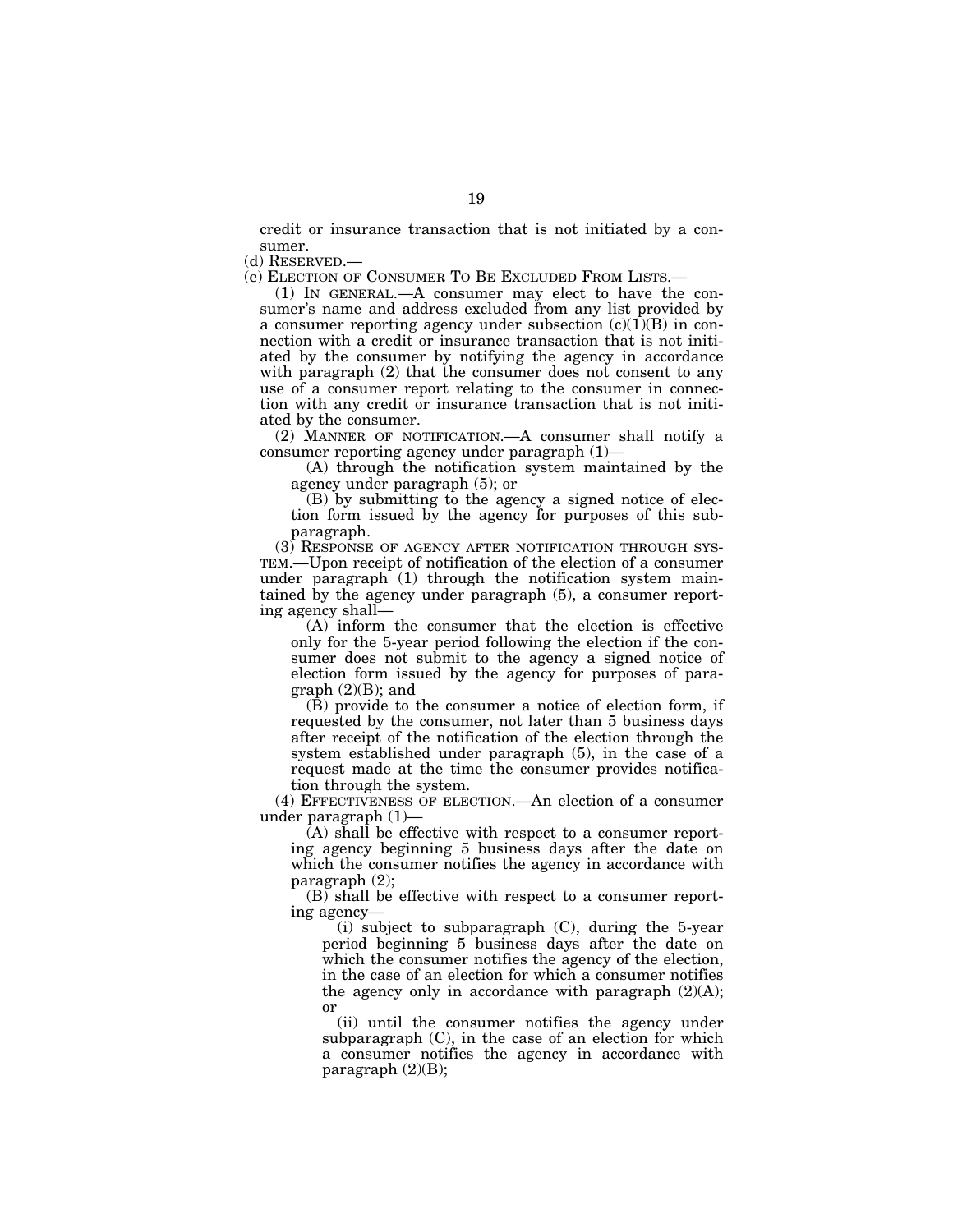(C) shall not be effective after the date on which the consumer notifies the agency, through the notification system established by the agency under paragraph (5), that the election is no longer effective; and

(D) shall be effective with respect to each affiliate of the agency.<br>(5) NOTIFICATION SYSTEM.—

 $(A)$  In GENERAL.—Each consumer reporting agency that, under subsection  $(c)(1)(B)$ , furnishes a consumer report in connection with a credit or insurance transaction that is not initiated by a consumer shall—

(i) establish and maintain a notification system, including a toll-free telephone number, which permits any consumer whose consumer report is maintained by the agency to notify the agency, with appropriate identification, of the consumer's election to have the consumer's name and address excluded from any such list of names and addresses provided by the agency for such a transaction; and

(ii) publish by not later than 365 days after the date of enactment of the Consumer Credit Reporting Reform Act of 1996, and not less than annually thereafter, in a publication of general circulation in the area served by the agency—

(I) a notification that information in consumer files maintained by the agency may be used in connection with such transactions; and

(II) the address and toll-free telephone number for consumers to use to notify the agency of the consumer's election under clause (i).

(B) ESTABLISHMENT AND MAINTENANCE AS COMPLI-ANCE.—Establishment and maintenance of a notification system (including a toll-free telephone number) and publication by a consumer reporting agency on the agency's own behalf and on behalf of any of its affiliates in accordance with this paragraph is deemed to be compliance with this paragraph by each of those affiliates.<br>(6) NOTIFICATION SYSTEM BY AGENCIES THAT OPERATE NA-

TIONWIDE.—Each consumer reporting agency that compiles and maintains files on consumers on a nationwide basis shall establish and maintain a notification system for purposes of paragraph (5) jointly with other such consumer reporting agencies.

(f) CERTAIN USE OR OBTAINING OF INFORMATION PROHIBITED.—A person shall not use or obtain a consumer report for any purpose unless—

(1) the consumer report is obtained for a purpose for which the consumer report is authorized to be furnished under this section; and

(2) the purpose is certified in accordance with section 607 by a prospective user of the report through a general or specific certification.

(g) PROTECTION OF MEDICAL INFORMATION.—

(1) LIMITATION ON CONSUMER REPORTING AGENCIES.—A consumer reporting agency shall not furnish for employment pur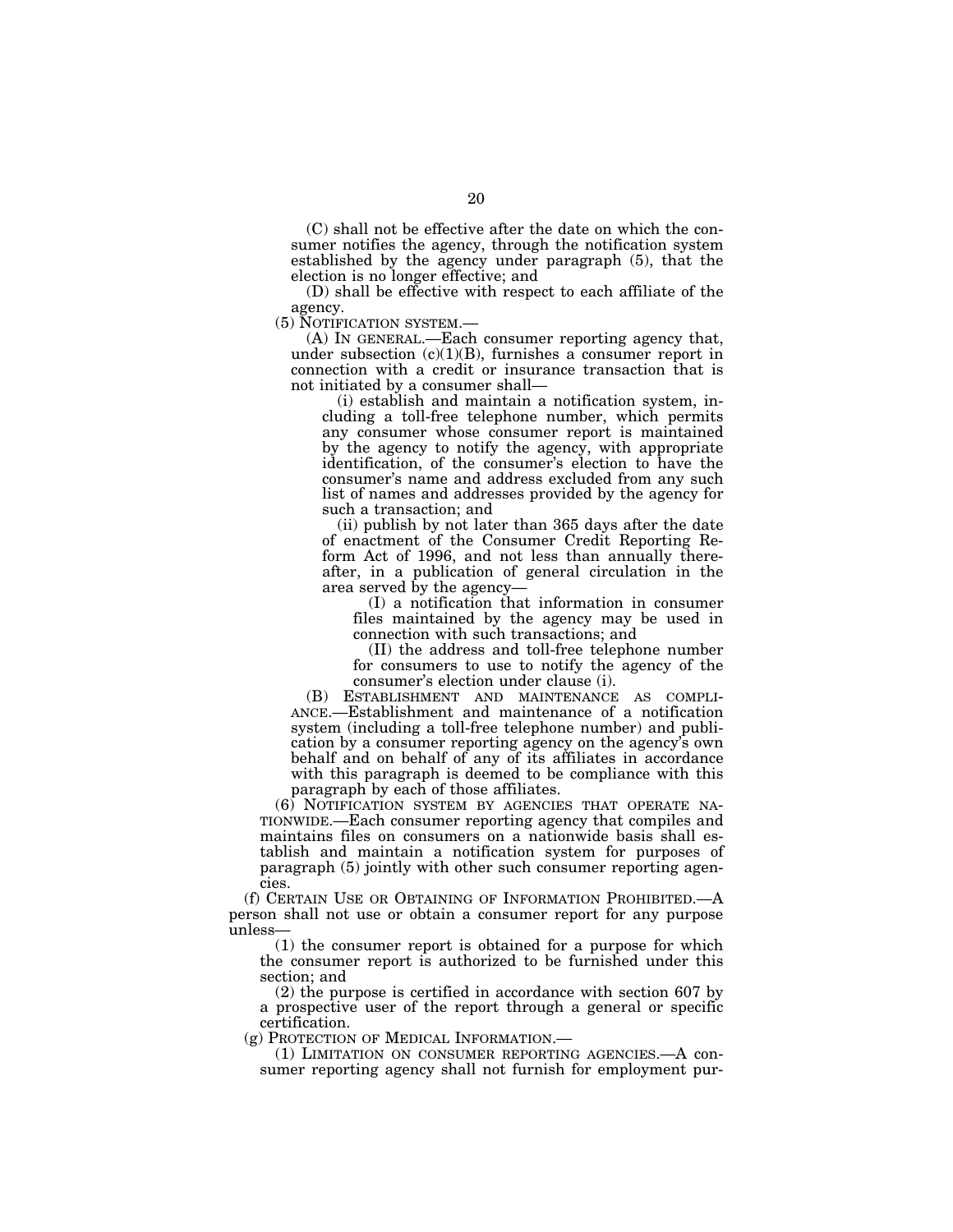poses, or in connection with a credit or insurance transaction, a consumer report that contains medical information (other than medical contact information treated in the manner required under section  $605(a)(6)$  about a consumer, unless-

(A) if furnished in connection with an insurance transaction, the consumer affirmatively consents to the furnishing of the report;

(B) if furnished for employment purposes or in connection with a credit transaction—

(i) the information to be furnished is relevant to process or effect the employment or credit transaction; and

(ii) the consumer provides specific written consent for the furnishing of the report that describes in clear and conspicuous language the use for which the information will be furnished; or

(C) the information to be furnished pertains solely to transactions, accounts, or balances relating to debts arising from the receipt of medical services, products, or devises, where such information, other than account status or amounts, is restricted or reported using codes that do not identify, or do not provide information sufficient to infer, the specific provider or the nature of such services, products, or devices, as provided in section  $605(a)(6)$ .

(2) LIMITATION ON CREDITORS.—Except as permitted pursuant to paragraph (3)(C) or regulations prescribed under para $graph$   $(5)(A)$ , a creditor shall not obtain or use medical information (other than medical information treated in the manner required under section  $605(a)(6)$  pertaining to a consumer in connection with any determination of the consumer's eligibility, or continued eligibility, for credit.

(3) ACTIONS AUTHORIZED BY FEDERAL LAW, INSURANCE ACTIVI-TIES AND REGULATORY DETERMINATIONS.—Section 603(d)(3) shall not be construed so as to treat information or any communication of information as a consumer report if the information or communication is disclosed—

(A) in connection with the business of insurance or annuities, including the activities described in section 18B of the model Privacy of Consumer Financial and Health Information Regulation issued by the National Association of Insurance Commissioners (as in effect on January 1, 2003);

(B) for any purpose permitted without authorization under the Standards for Individually Identifiable Health Information promulgated by the Department of Health and Human Services pursuant to the Health Insurance Portability and Accountability Act of 1996, or referred to under section 1179 of such Act, or described in section 502(e) of Public Law 106–102; or

(C) as otherwise determined to be necessary and appropriate, by regulation or order, by the Bureau or the applicable State insurance authority (with respect to any person engaged in providing insurance or annuities).

(4) LIMITATION ON REDISCLOSURE OF MEDICAL INFORMA-TION.—Any person that receives medical information pursuant to paragraph (1) or (3) shall not disclose such information to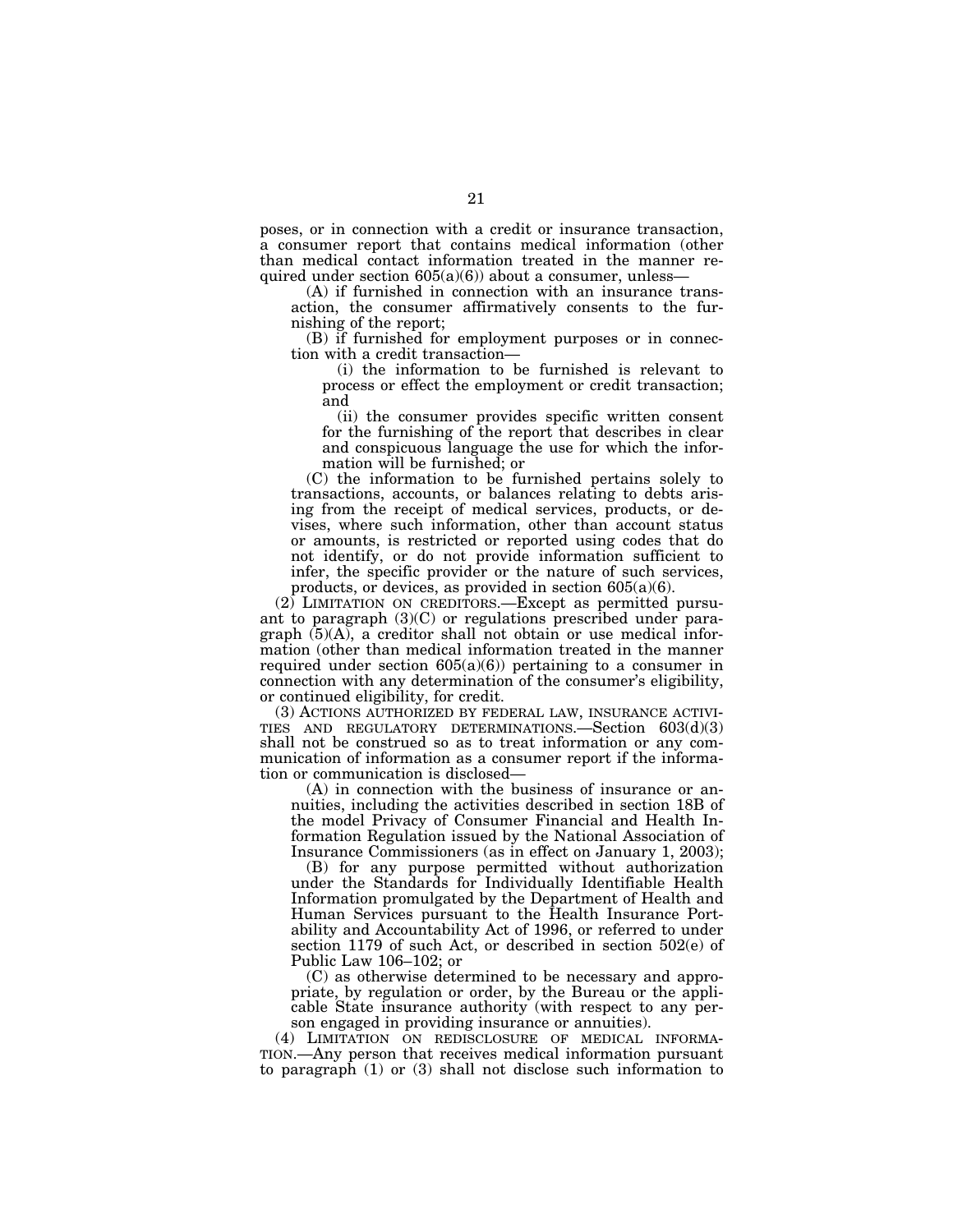any other person, except as necessary to carry out the purpose for which the information was initially disclosed, or as otherwise permitted by statute, regulation, or order.

(5) REGULATIONS AND EFFECTIVE DATE FOR PARAGRAPH (2).— (A) REGULATIONS REQUIRED.—The Bureau may, after no-

tice and opportunity for comment, prescribe regulations that permit transactions under paragraph (2) that are determined to be necessary and appropriate to protect legitimate operational, transactional, risk, consumer, and other needs (and which shall include permitting actions necessary for administrative verification purposes), consistent with the intent of paragraph  $(2)$  to restrict the use of medical information for inappropriate purposes.

(6) COORDINATION WITH OTHER LAWS.—No provision of this subsection shall be construed as altering, affecting, or superseding the applicability of any other provision of Federal law relating to medical confidentiality.

# \* \* \* \* \* \* \*

# **§ 607. Compliance procedures**

(a) Every consumer reporting agency shall maintain reasonable procedures designed to avoid violations of section 605 and to limit the furnishing of consumer reports to the purposes listed under section 604. These procedures shall require that prospective users of the information identify themselves, certify the purposes for which the information is sought, and certify that the information will be used for no other purpose. Every consumer reporting agency shall make a reasonable effort to verify the identity of a new prospective user and the uses certified by such prospective user prior to furnishing such user a consumer report. No consumer reporting agency may furnish a consumer report to any person if it has reasonable grounds for believing that the consumer report will not be used for a purpose listed in section 604.

(b) Whenever a consumer reporting agency prepares a consumer report it shall follow reasonable procedures to assure maximum possible accuracy of the information concerning the individual about whom the report relates.

(c) DISCLOSURE OF CONSUMER REPORTS BY USERS ALLOWED.—A consumer reporting agency may not prohibit a user of a consumer report furnished by the agency on a consumer from disclosing the contents of the report to the consumer, if adverse action against the consumer has been taken by the user based in whole or in part on the report.<br>(d) NOTICE TO USERS AND FURNISHERS OF INFORMATION.—

(1) NOTICE REQUIREMENT.—A consumer reporting agency shall provide to any person—

(A) who regularly and in the ordinary course of business furnishes information to the agency with respect to any consumer; or

(B) to whom a consumer report is provided by the agency;

a notice of such person's responsibilities under this title.

(2) CONTENT OF NOTICE.—The Bureau shall prescribe the content of notices under paragraph (1), and a consumer reporting agency shall be in compliance with this subsection if it pro-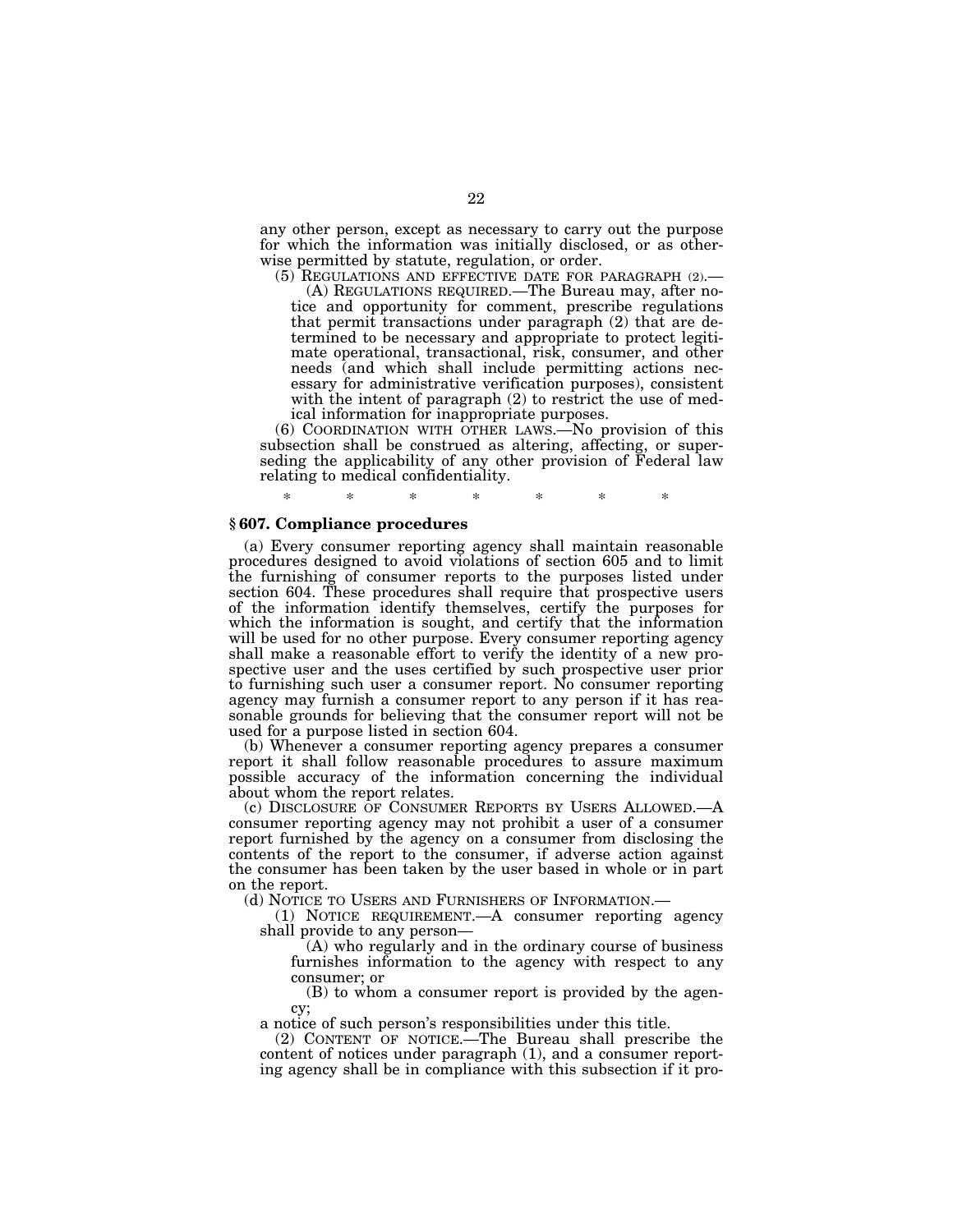vides a notice under paragraph (1) that is substantially similar to the Bureau prescription under this paragraph.

(e) PROCUREMENT OF CONSUMER REPORT FOR RESALE.— (1) DISCLOSURE.—A person may not procure a consumer report for purposes of reselling the report (or any information in the report) unless the person discloses to the consumer reporting agency that originally furnishes the report—

(A) the identity of the end-user of the report (or information); and

(B) each permissible purpose under section 604 for which the report is furnished to the end-user of the report (or information).

(2) RESPONSIBILITIES OF PROCURERS FOR RESALE.—A person who procures a consumer report for purposes of reselling the report (or any information in the report) shall—

(A) establish and comply with reasonable procedures designed to ensure that the report (or information) is resold by the person only for a purpose for which the report may be furnished under section 604, including by requiring that each person to which the report (or information) is resold and that resells or provides the report (or information) to any other person—

(i) identifies each end user of the resold report (or information);

(ii) certifies each purpose for which the report (or information) will be used; and

(iii) certifies that the report (or information) will be used for no other purpose; and

(B) before reselling the report, make reasonable efforts to verify the identifications and certifications made under subparagraph (A).

(3) RESALE OF CONSUMER REPORT TO A FEDERAL AGENCY OR DEPARTMENT.—Notwithstanding paragraph (1) or (2), a person who procures a consumer report for purposes of reselling the report (or any information in the report) shall not disclose the identity of the end-user of the report under paragraph (1) or  $(2)$  if-

(A) the end user is an agency or department of the United States Government which procures the report from the person for purposes of determining the eligibility of the consumer concerned to receive access or continued access to classified information (as defined in [section]  $604(b)(4)(E)(i)$  *section*  $604(b)(4)(D)(i)$ ; and

(B) the agency or department certifies in writing to the person reselling the report that nondisclosure is necessary to protect classified information or the safety of persons employed by or contracting with, or undergoing investigation for work or contracting with the agency or department.

\* \* \* \* \* \* \*

# **§ 609. Disclosures to consumers**

(a) Every consumer reporting agency shall, upon request, and subject to section  $610(a)(1)$ , clearly and accurately disclose to the consumer: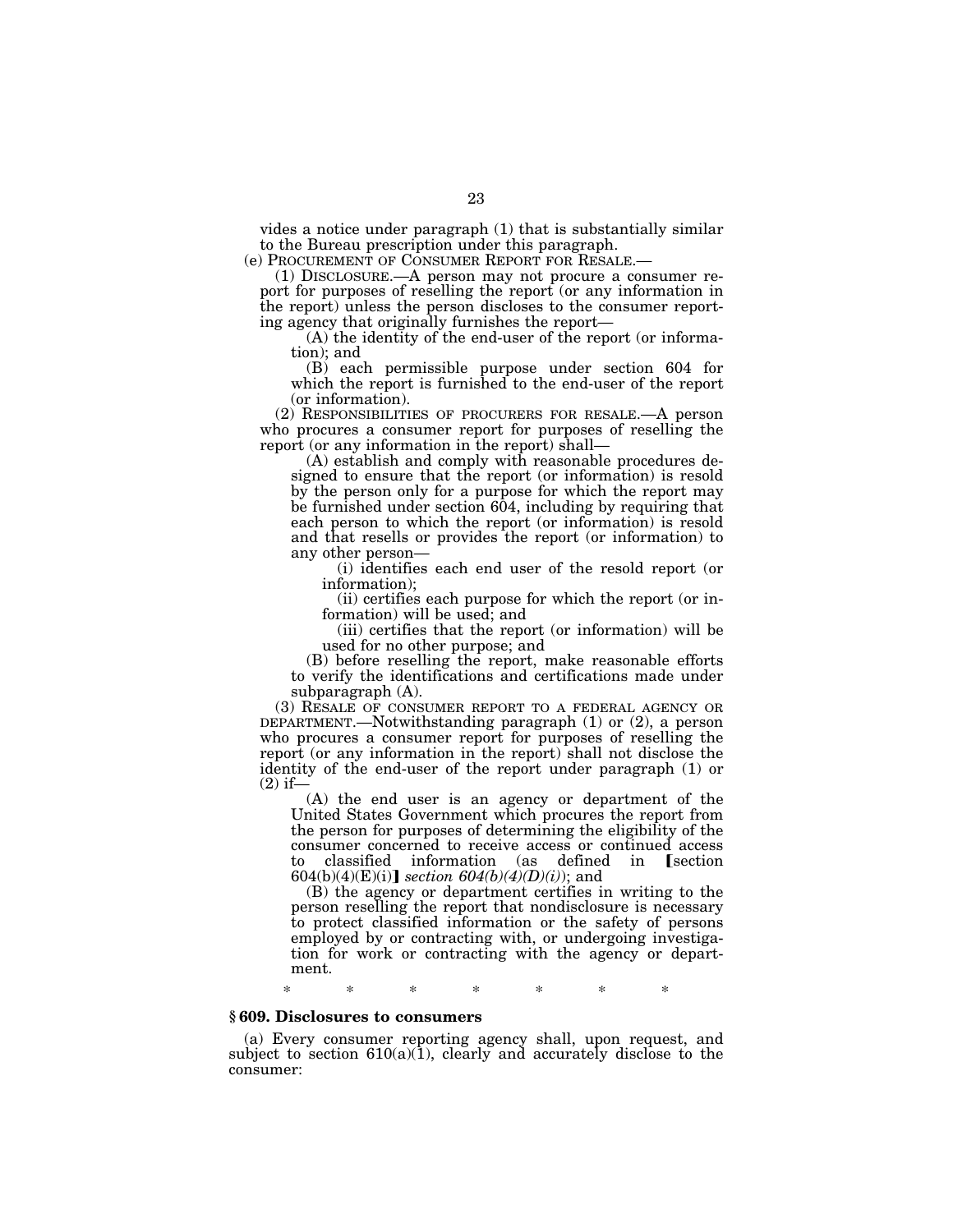(1) All information in the consumer's file at the time of the request, except that—

 $(A)$  if the consumer to whom the file relates requests that the first 5 digits of the social security number (or similar identification number) of the consumer not be included in the disclosure and the consumer reporting agency has received appropriate proof of the identity of the requester, the consumer reporting agency shall so truncate such number in such disclosure; and

(B) nothing in this paragraph shall be construed to require a consumer reporting agency to disclose to a consumer any information concerning credit scores or any other risk scores or predictors relating to the consumer.

(2) The sources of the information; except that the sources of information acquired solely for use in preparing an investigative consumer report and actually used for no other purpose need not be disclosed: *Provided,* That in the event an action is brought under this title, such sources shall be available to the plaintiff under appropriate discovery procedures in the court in which the action is brought.

(3)(A) Identification of each person (including each end-user identified under section  $607(e)(1)$ ) that procured a consumer report—

(i) for employment purposes, during the 2-year period preceding the date on which the request is made; or

(ii) for any other purpose, during the 1-year period preceding the date on which the request is made.

(B) An identification of a person under subparagraph (A) shall include—

(i) the name of the person or, if applicable, the trade name (written in full) under which such person conducts business; and

(ii) upon request of the consumer, the address and telephone number of the person.

(C) Subparagraph (A) does not apply if—

(i) the end user is an agency or department of the United States Government that procures the report from the person for purposes of determining the eligibility of the consumer to whom the report relates to receive access or continued access to classified information (as defined in [section  $604(b)(4)(E)(i)$ ] *section*  $604(b)(4)(D)(i)$ ; and

(ii) the head of the agency or department makes a written finding as prescribed under section  $604(b)(4)(A)$ .

(4) The dates, original payees, and amounts of any checks upon which is based any adverse characterization of the consumer, included in the file at the time of the disclosure.

(5) A record of all inquiries received by the agency during the 1-year period preceding the request that identified the consumer in connection with a credit or insurance transaction that was not initiated by the consumer.

(6) If the consumer requests the credit file and not the credit score, a statement that the consumer may request and obtain a credit score.

(b) The requirements of subsection (a) respecting the disclosure of sources of information and the recipients of consumer reports do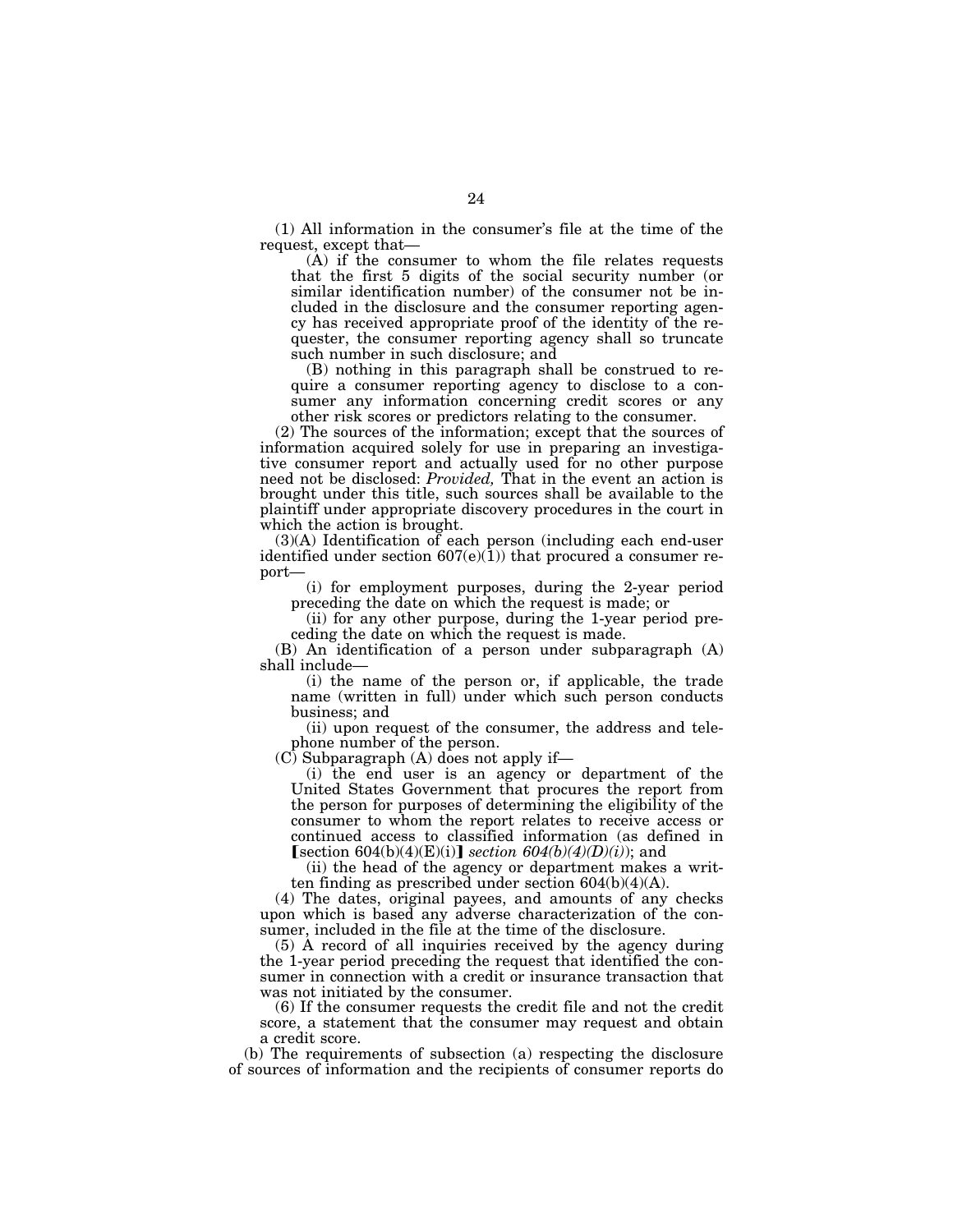not apply to information received or consumer reports furnished prior to the effective date of this title except to the extent that the matter involved is contained in the files of the consumer reporting agency on that date.

(c) SUMMARY OF RIGHTS TO OBTAIN AND DISPUTE INFORMATION IN CONSUMER REPORTS AND TO OBTAIN CREDIT SCORES.—

 $(1)$  COMMISSION SUMMARY OF RIGHTS REQUIRED.— $(2)$  IN GENERAL.—The Commission shall prepare a model summary of the rights of consumers under this title.

(B) CONTENT OF SUMMARY.—The summary of rights prepared under subparagraph (A) shall include a description of—

(i) the right of a consumer to obtain a copy of a consumer report under subsection (a) from each consumer reporting agency;

(ii) the frequency and circumstances under which a consumer is entitled to receive a consumer report without charge under section 612;

(iii) the right of a consumer to dispute information in the file of the consumer under section 611;

(iv) the right of a consumer to obtain a credit score from a consumer reporting agency, and a description of how to obtain a credit score;

(v) the method by which a consumer can contact, and obtain a consumer report from, a consumer reporting agency without charge, as provided in the regulations of the Bureau prescribed under section  $211(c)$ of the Fair and Accurate Credit Transactions Act of 2003; and

(vi) the method by which a consumer can contact, and obtain a consumer report from, a consumer reporting agency described in section 603(w), as provided in the regulations of the Bureau prescribed under section  $612(a)(1)(C)$ .

(C) AVAILABILITY OF SUMMARY OF RIGHTS.—The Commission shall—

(i) actively publicize the availability of the summary of rights prepared under this paragraph;

(ii) conspicuously post on its Internet website the availability of such summary of rights; and

(iii) promptly make such summary of rights available to consumers, on request.

(2) SUMMARY OF RIGHTS REQUIRED TO BE INCLUDED WITH AGENCY DISCLOSURES.—A consumer reporting agency shall provide to a consumer, with each written disclosure by the agency to the consumer under this section—

(A) the summary of rights prepared by the Bureau under paragraph (1);

(B) in the case of a consumer reporting agency described in section 603(p), a toll-free telephone number established by the agency, at which personnel are accessible to consumers during normal business hours;

(C) a list of all Federal agencies responsible for enforcing any provision of this title, and the address and any appropriate phone number of each such agency, in a form that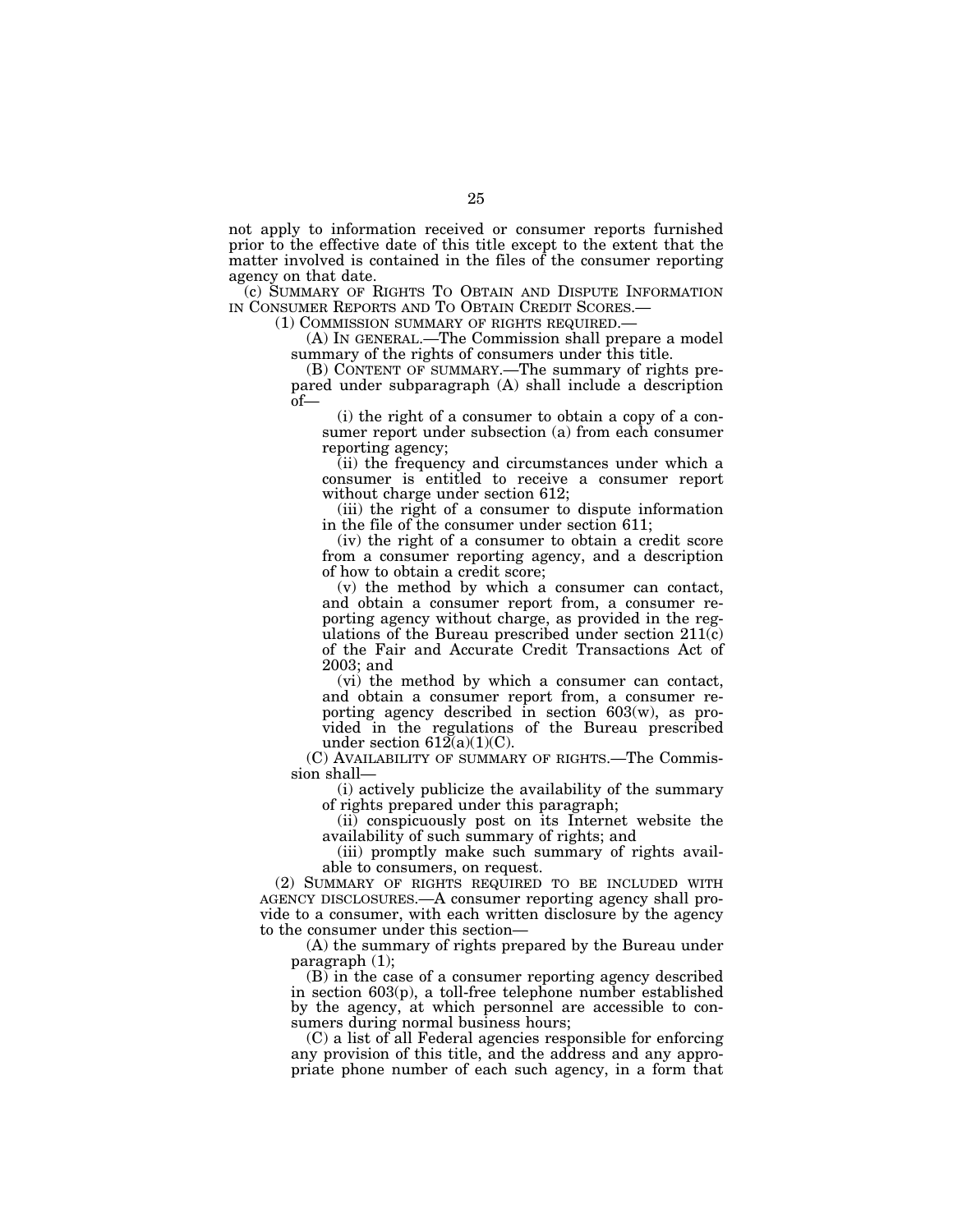will assist the consumer in selecting the appropriate agency;

(D) a statement that the consumer may have additional rights under State law, and that the consumer may wish to contact a State or local consumer protection agency or a State attorney general (or the equivalent thereof) to learn of those rights; and

(E) a statement that a consumer reporting agency is not required to remove accurate derogatory information from the file of a consumer, unless the information is outdated under section 605 or cannot be verified.

(d) SUMMARY OF RIGHTS OF IDENTITY THEFT VICTIMS.—

(1) IN GENERAL.—The Commission, in consultation with the Federal banking agencies and the National Credit Union Administration, shall prepare a model summary of the rights of consumers under this title with respect to the procedures for remedying the effects of fraud or identity theft involving credit, an electronic fund transfer, or an account or transaction at or with a financial institution or other creditor.

(2) SUMMARY OF RIGHTS AND CONTACT INFORMATION.—Beginning 60 days after the date on which the model summary of rights is prescribed in final form by the Bureau pursuant to paragraph (1), if any consumer contacts a consumer reporting agency and expresses a belief that the consumer is a victim of fraud or identity theft involving credit, an electronic fund transfer, or an account or transaction at or with a financial institution or other creditor, the consumer reporting agency shall, in addition to any other action that the agency may take, provide the consumer with a summary of rights that contains all of the information required by the Bureau under paragraph (1), and information on how to contact the Bureau to obtain more detailed information.<br>(e) INFORMATION AVAILABLE TO VICTIMS.—

 $(1)$  IN GENERAL.—For the purpose of documenting fraudulent transactions resulting from identity theft, not later than 30 days after the date of receipt of a request from a victim in accordance with paragraph  $(3)$ , and subject to verification of the identity of the victim and the claim of identity theft in accordance with paragraph (2), a business entity that has provided credit to, provided for consideration products, goods, or services to, accepted payment from, or otherwise entered into a commercial transaction for consideration with, a person who has allegedly made unauthorized use of the means of identification of the victim, shall provide a copy of application and business transaction records in the control of the business entity, whether maintained by the business entity or by another person on behalf of the business entity, evidencing any transaction alleged to be a result of identity theft to—

(A) the victim;

(B) any Federal, State, or local government law enforcement agency or officer specified by the victim in such a request; or

(C) any law enforcement agency investigating the identity theft and authorized by the victim to take receipt of records provided under this subsection.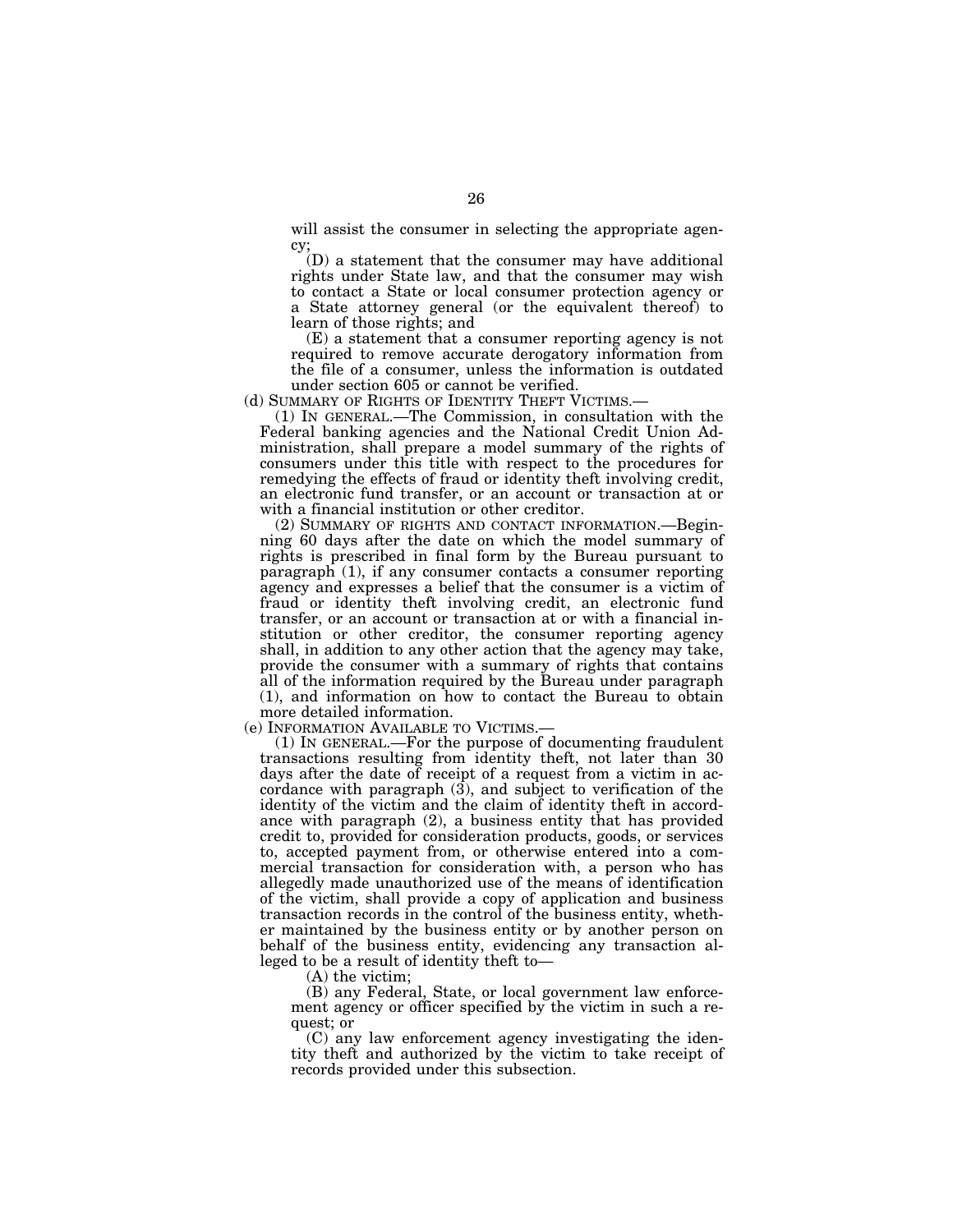(2) VERIFICATION OF IDENTITY AND CLAIM.—Before a business entity provides any information under paragraph (1), unless the business entity, at its discretion, otherwise has a high degree of confidence that it knows the identity of the victim making a request under paragraph (1), the victim shall provide to the business entity—

(A) as proof of positive identification of the victim, at the election of the business entity—

(i) the presentation of a government-issued identification card;

(ii) personally identifying information of the same type as was provided to the business entity by the unauthorized person; or

(iii) personally identifying information that the business entity typically requests from new applicants or for new transactions, at the time of the victim's request for information, including any documentation described in clauses (i) and (ii); and

(B) as proof of a claim of identity theft, at the election of the business entity—

(i) a copy of a police report evidencing the claim of the victim of identity theft; and

(ii) a properly completed—

(I) copy of a standardized affidavit of identity theft developed and made available by the Bureau; or

(II) an affidavit of fact that is acceptable to the business entity for that purpose.

(3) PROCEDURES.—The request of a victim under paragraph  $(1)$  shall-

(A) be in writing;

(B) be mailed to an address specified by the business entity, if any; and

 $(C)$  if asked by the business entity, include relevant information about any transaction alleged to be a result of identity theft to facilitate compliance with this section including—

(i) if known by the victim (or if readily obtainable by the victim), the date of the application or transaction; and

(ii) if known by the victim (or if readily obtainable by the victim), any other identifying information such as an account or transaction number.

(4) NO CHARGE TO VICTIM.—Information required to be provided under paragraph (1) shall be so provided without charge.

(5) AUTHORITY TO DECLINE TO PROVIDE INFORMATION.—A business entity may decline to provide information under paragraph (1) if, in the exercise of good faith, the business entity determines that—

(A) this subsection does not require disclosure of the information;

(B) after reviewing the information provided pursuant to paragraph (2), the business entity does not have a high degree of confidence in knowing the true identity of the individual requesting the information;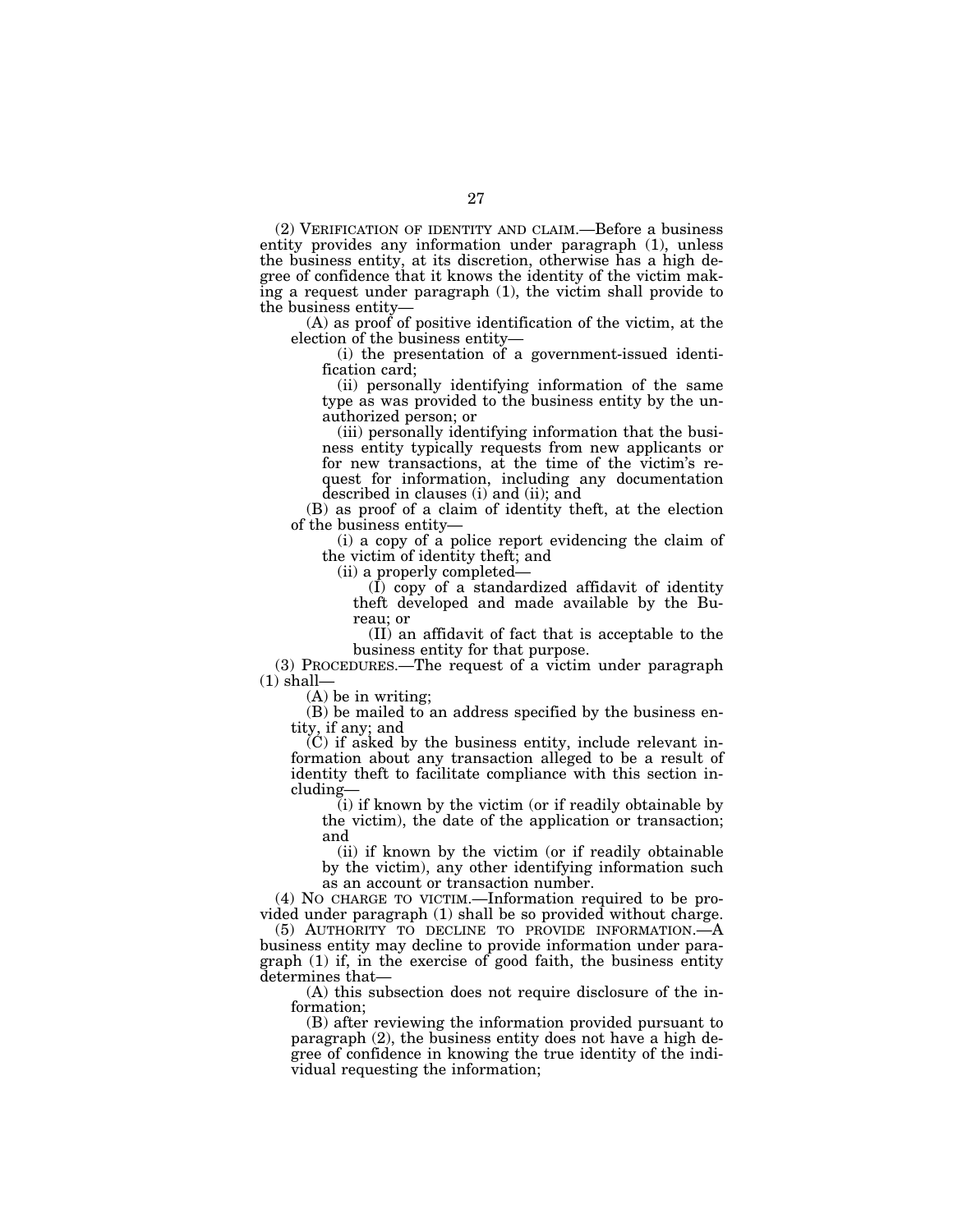(C) the request for the information is based on a misrepresentation of fact by the individual requesting the information relevant to the request for information; or

(D) the information requested is Internet navigational data or similar information about a person's visit to a website or online service.

(6) LIMITATION ON LIABILITY.—Except as provided in section 621, sections 616 and 617 do not apply to any violation of this subsection.

(7) LIMITATION ON CIVIL LIABILITY.—No business entity may be held civilly liable under any provision of Federal, State, or other law for disclosure, made in good faith pursuant to this subsection.

(8) NO NEW RECORDKEEPING OBLIGATION.—Nothing in this subsection creates an obligation on the part of a business entity to obtain, retain, or maintain information or records that are not otherwise required to be obtained, retained, or maintained in the ordinary course of its business or under other applicable law.

(9) RULE OF CONSTRUCTION.—

(A) IN GENERAL.—No provision of subtitle A of title V of Public Law 106–102, prohibiting the disclosure of financial information by a business entity to third parties shall be used to deny disclosure of information to the victim under this subsection.

(B) LIMITATION.—Except as provided in subparagraph (A), nothing in this subsection permits a business entity to disclose information, including information to law enforcement under subparagraphs  $(B)$  and  $(C)$  of paragraph  $(1)$ , that the business entity is otherwise prohibited from disclosing under any other applicable provision of Federal or State law.

(10) AFFIRMATIVE DEFENSE.—In any civil action brought to enforce this subsection, it is an affirmative defense (which the defendant must establish by a preponderance of the evidence) for a business entity to file an affidavit or answer stating that—

(A) the business entity has made a reasonably diligent search of its available business records; and

(B) the records requested under this subsection do not exist or are not reasonably available.

(11) DEFINITION OF VICTIM.—For purposes of this subsection, the term "victim" means a consumer whose means of identification or financial information has been used or transferred (or has been alleged to have been used or transferred) without the authority of that consumer, with the intent to commit, or to aid or abet, an identity theft or a similar crime.

(12) EFFECTIVE DATE.—This subsection shall become effective 180 days after the date of enactment of this subsection.

(13) EFFECTIVENESS STUDY.—Not later than 18 months after the date of enactment of this subsection, the Comptroller General of the United States shall submit a report to Congress assessing the effectiveness of this provision.

(f) DISCLOSURE OF CREDIT SCORES.—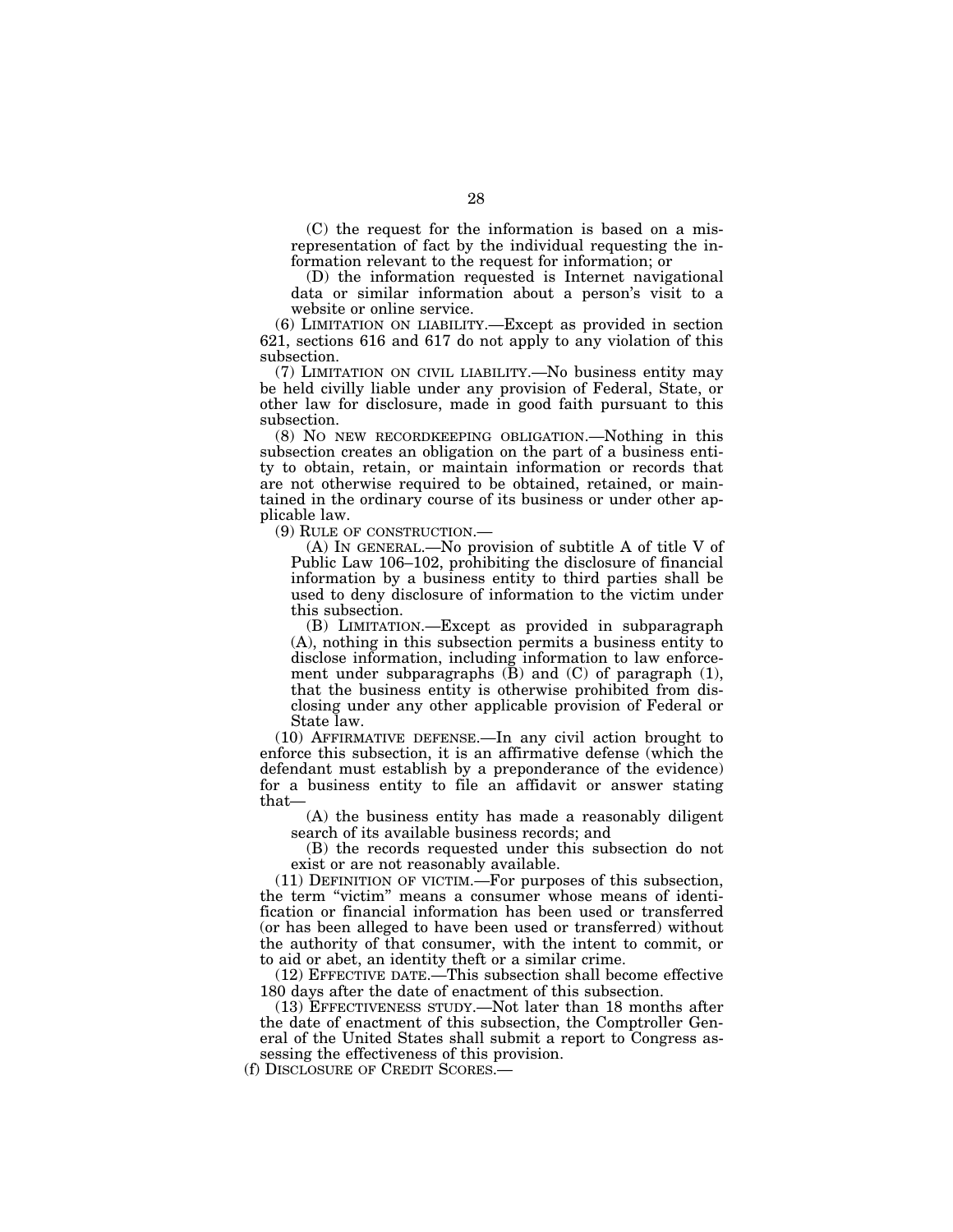(1) IN GENERAL.—Upon the request of a consumer for a credit score, a consumer reporting agency shall supply to the consumer a statement indicating that the information and credit scoring model may be different than the credit score that may be used by the lender, and a notice which shall include—

(A) the current credit score of the consumer or the most recent credit score of the consumer that was previously calculated by the credit reporting agency for a purpose related to the extension of credit;

(B) the range of possible credit scores under the model used;

(C) all of the key factors that adversely affected the credit score of the consumer in the model used, the total number of which shall not exceed 4, subject to paragraph (9);

(D) the date on which the credit score was created; and (E) the name of the person or entity that provided the

credit score or credit file upon which the credit score was created.

(2) DEFINITIONS.—For purposes of this subsection, the following definitions shall apply:

 $(A)$  CREDIT SCORE.—The term "credit score"—

(i) means a numerical value or a categorization derived from a statistical tool or modeling system used by a person who makes or arranges a loan to predict the likelihood of certain credit behaviors, including default (and the numerical value or the categorization derived from such analysis may also be referred to as a "risk predictor" or "risk score"; and

(ii) does not include—

(I) any mortgage score or rating of an automated underwriting system that considers one or more factors in addition to credit information, including the loan to value ratio, the amount of down payment, or the financial assets of a consumer; or

(II) any other elements of the underwriting process or underwriting decision.

(B) KEY FACTORS.—The term ''key factors'' means all relevant elements or reasons adversely affecting the credit score for the particular individual, listed in the order of their importance based on their effect on the credit score.

(3) TIMEFRAME AND MANNER OF DISCLOSURE.—The information required by this subsection shall be provided in the same timeframe and manner as the information described in subsection (a).

(4) APPLICABILITY TO CERTAIN USES.—This subsection shall not be construed so as to compel a consumer reporting agency to develop or disclose a score if the agency does not—

(A) distribute scores that are used in connection with residential real property loans; or

(B) develop scores that assist credit providers in understanding the general credit behavior of a consumer and predicting the future credit behavior of the consumer.

(5) APPLICABILITY TO CREDIT SCORES DEVELOPED BY ANOTHER PERSON.—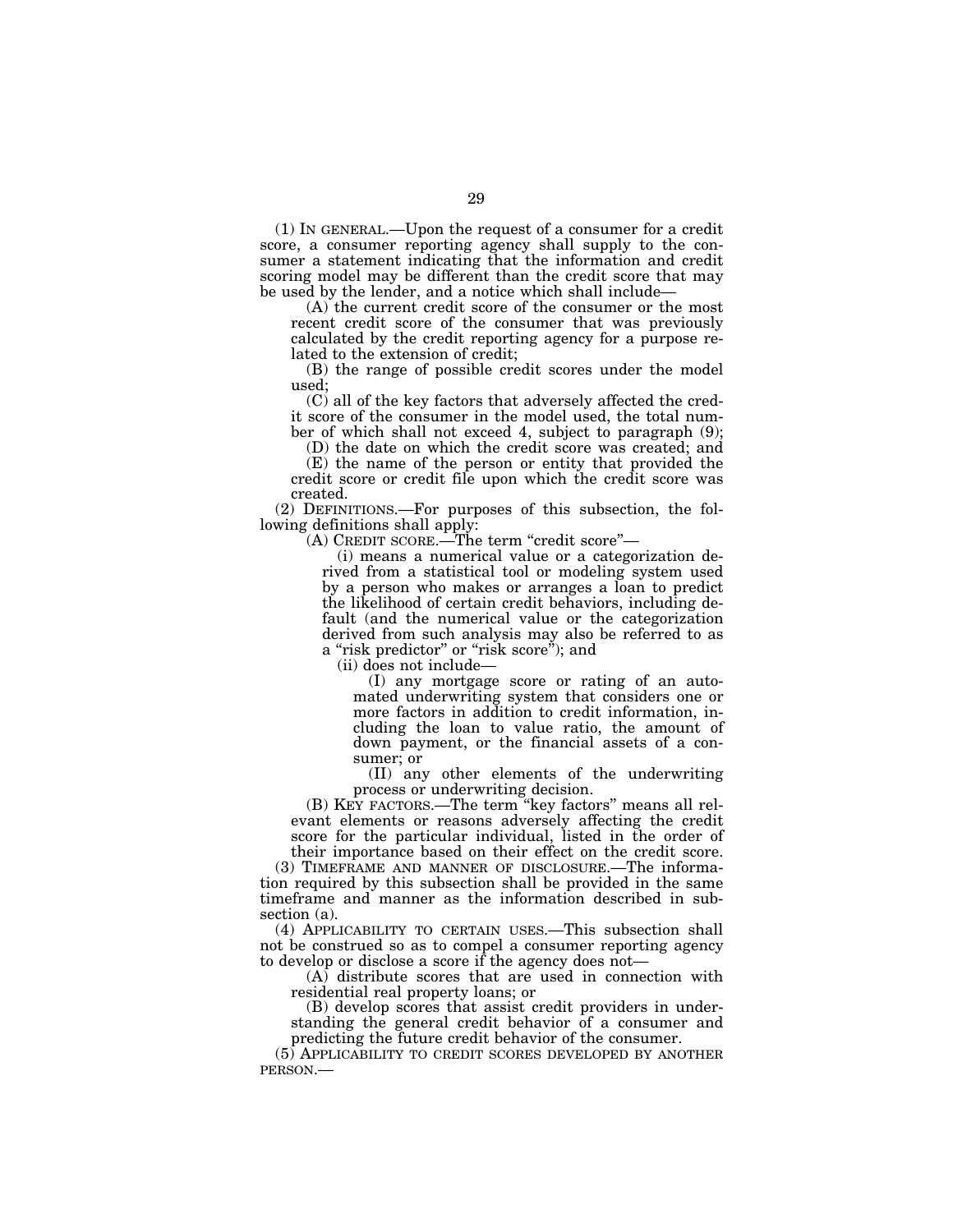(A) IN GENERAL.—This subsection shall not be construed to require a consumer reporting agency that distributes credit scores developed by another person or entity to provide a further explanation of them, or to process a dispute arising pursuant to section 611, except that the consumer reporting agency shall provide the consumer with the name and address and website for contacting the person or entity who developed the score or developed the methodology of the score.

(B) EXCEPTION.—This paragraph shall not apply to a consumer reporting agency that develops or modifies scores that are developed by another person or entity.

(6) MAINTENANCE OF CREDIT SCORES NOT REQUIRED.—This subsection shall not be construed to require a consumer reporting agency to maintain credit scores in its files.

(7) COMPLIANCE IN CERTAIN CASES.—In complying with this subsection, a consumer reporting agency shall—

(A) supply the consumer with a credit score that is derived from a credit scoring model that is widely distributed to users by that consumer reporting agency in connection with residential real property loans or with a credit score that assists the consumer in understanding the credit scoring assessment of the credit behavior of the consumer and predictions about the future credit behavior of the consumer; and

(B) a statement indicating that the information and credit scoring model may be different than that used by the lender.

(8) FAIR AND REASONABLE FEE.—A consumer reporting agency may charge a fair and reasonable fee, as determined by the Bureau, for providing the information required under this subsection.

(9) USE OF ENQUIRIES AS A KEY FACTOR.—If a key factor that adversely affects the credit score of a consumer consists of the number of enquiries made with respect to a consumer report, that factor shall be included in the disclosure pursuant to paragraph  $(1)(C)$  without regard to the numerical limitation in such paragraph.

(g) DISCLOSURE OF CREDIT SCORES BY CERTAIN MORTGAGE LENDERS.—

(1) IN GENERAL.—Any person who makes or arranges loans and who uses a consumer credit score, as defined in subsection (f), in connection with an application initiated or sought by a consumer for a closed end loan or the establishment of an open end loan for a consumer purpose that is secured by 1 to 4 units of residential real property (hereafter in this subsection referred to as the "lender") shall provide the following to the consumer as soon as reasonably practicable:

(A) INFORMATION REQUIRED UNDER SUBSECTION  $(f)$ .<br>(i) IN GENERAL.—A copy of the information identified in subsection (f) that was obtained from a consumer reporting agency or was developed and used by the user of the information.

(ii) NOTICE UNDER SUBPARAGRAPH (D).—In addition to the information provided to it by a third party that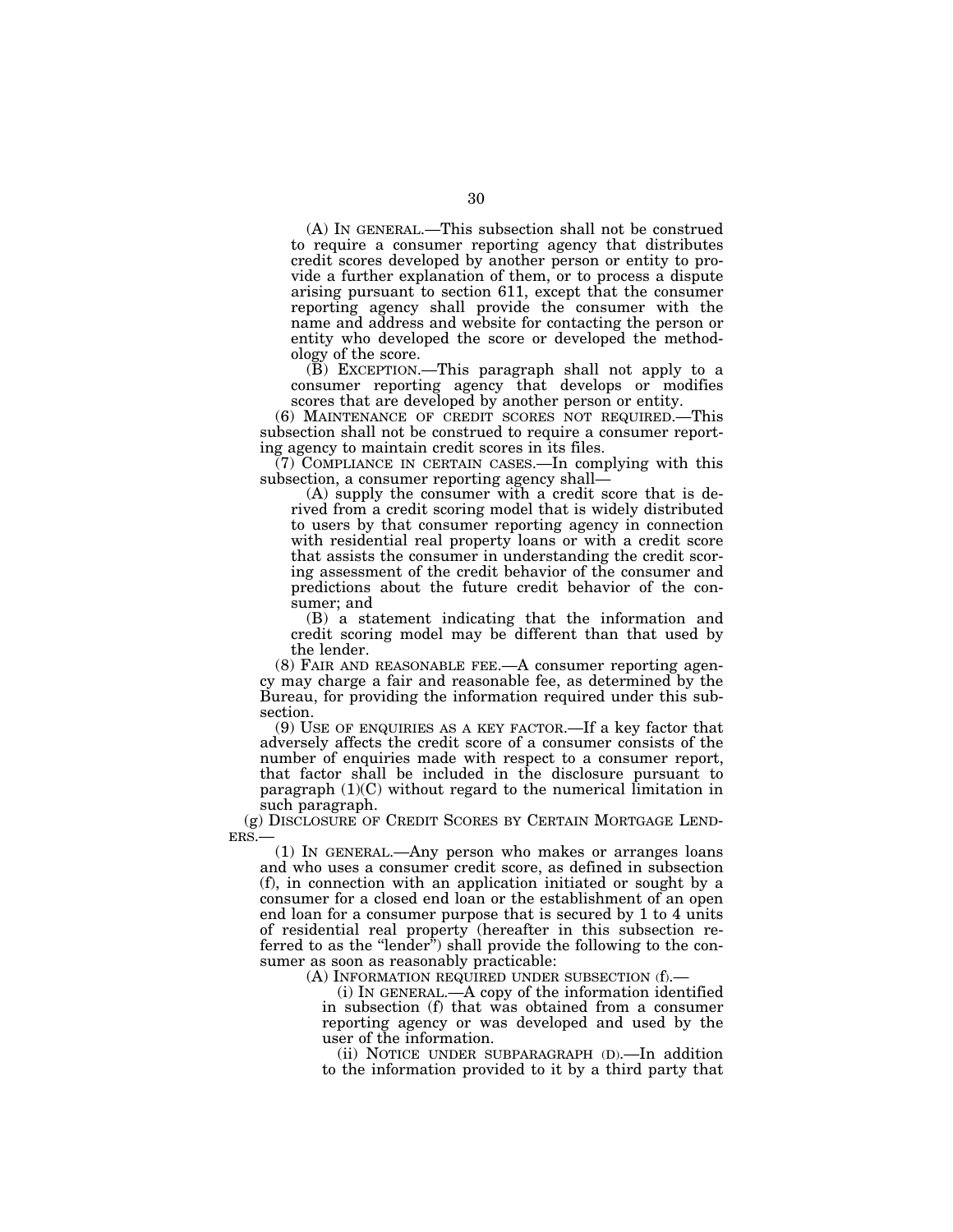provided the credit score or scores, a lender is only required to provide the notice contained in subparagraph (D).

(B) DISCLOSURES IN CASE OF AUTOMATED UNDERWRITING SYSTEM.—

(i) IN GENERAL.—If a person that is subject to this subsection uses an automated underwriting system to underwrite a loan, that person may satisfy the obligation to provide a credit score by disclosing a credit score and associated key factors supplied by a consumer reporting agency.

(ii) NUMERICAL CREDIT SCORE.—However, if a numerical credit score is generated by an automated underwriting system used by an enterprise, and that score is disclosed to the person, the score shall be disclosed to the consumer consistent with subparagraph  $(C)$ 

(iii) ENTERPRISE DEFINED.—For purposes of this subparagraph, the term ''enterprise'' has the same meaning as in paragraph (6) of section 1303 of the Federal Housing Enterprises Financial Safety and Soundness Act of 1992.

(C) DISCLOSURES OF CREDIT SCORES NOT OBTAINED FROM A CONSUMER REPORTING AGENCY.—A person that is subject to the provisions of this subsection and that uses a credit score, other than a credit score provided by a consumer reporting agency, may satisfy the obligation to provide a credit score by disclosing a credit score and associated key factors supplied by a consumer reporting agency.

(D) NOTICE TO HOME LOAN APPLICANTS.—A copy of the following notice, which shall include the name, address, and telephone number of each consumer reporting agency providing a credit score that was used:

## ''NOTICE TO THE HOME LOAN APPLICANT

''In connection with your application for a home loan, the lender must disclose to you the score that a consumer reporting agency distributed to users and the lender used in connection with your home loan, and the key factors affecting your credit scores.

''The credit score is a computer generated summary calculated at the time of the request and based on information that a consumer reporting agency or lender has on file. The scores are based on data about your credit history and payment patterns. Credit scores are important because they are used to assist the lender in determining whether you will obtain a loan. They may also be used to determine what interest rate you may be offered on the mortgage. Credit scores can change over time, depending on your conduct, how your credit history and payment patterns change, and how credit scoring technologies change.

''Because the score is based on information in your credit history, it is very important that you review the credit-related information that is being furnished to make sure it is accurate. Credit records may vary from one company to another.

''If you have questions about your credit score or the credit information that is furnished to you, contact the consumer reporting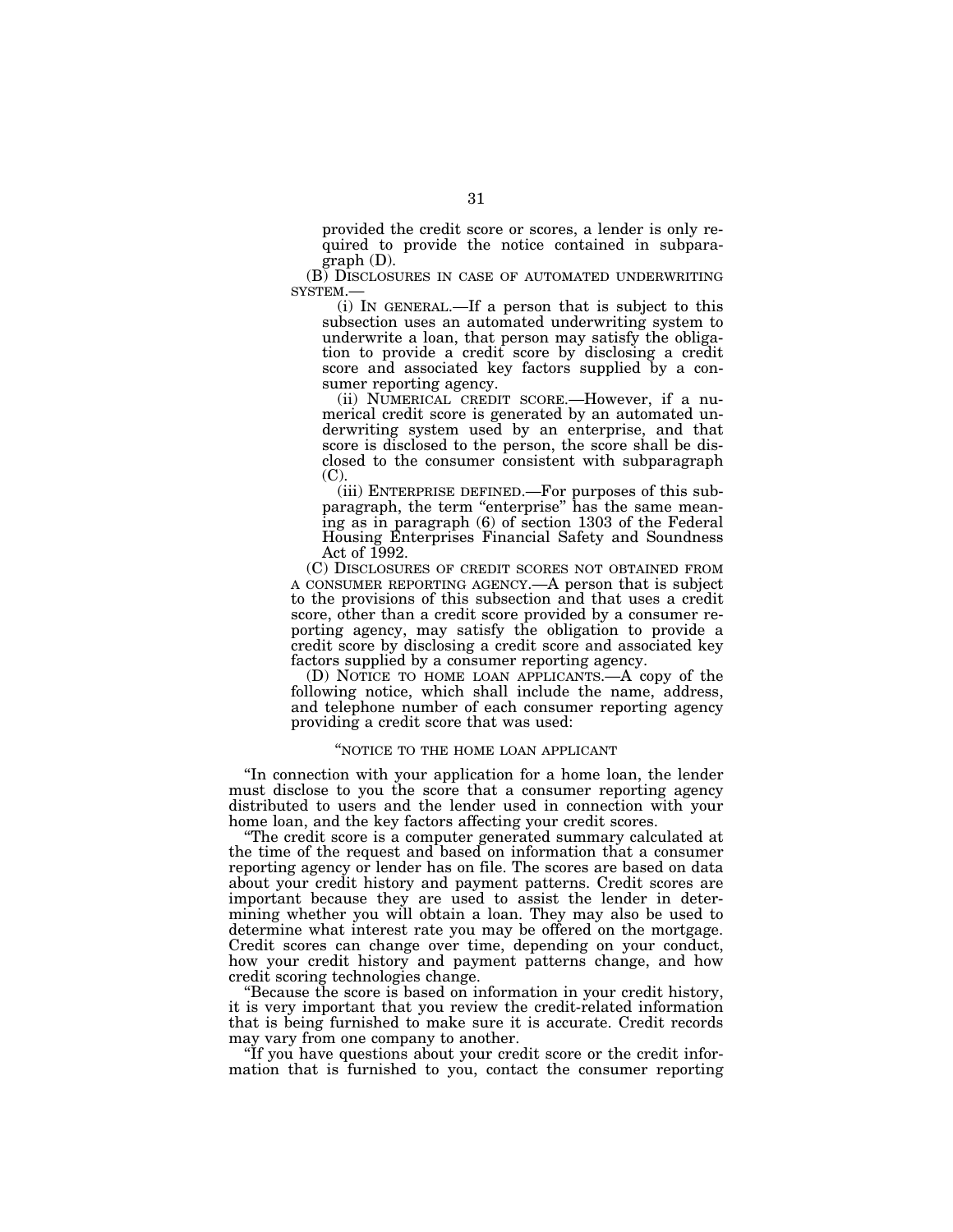agency at the address and telephone number provided with this notice, or contact the lender, if the lender developed or generated the credit score. The consumer reporting agency plays no part in the decision to take any action on the loan application and is unable to provide you with specific reasons for the decision on a loan application.

''If you have questions concerning the terms of the loan, contact the lender."

(E) ACTIONS NOT REQUIRED UNDER THIS SUBSECTION.— This subsection shall not require any person to—

(i) explain the information provided pursuant to subsection (f);

(ii) disclose any information other than a credit score or key factors, as defined in subsection (f);

(iii) disclose any credit score or related information obtained by the user after a loan has closed;

(iv) provide more than 1 disclosure per loan transaction; or

(v) provide the disclosure required by this subsection when another person has made the disclosure to the consumer for that loan transaction.

(F) NO OBLIGATION FOR CONTENT.— (i) IN GENERAL.—The obligation of any person pursuant to this subsection shall be limited solely to providing a copy of the information that was received from the consumer reporting agency.

(ii) LIMIT ON LIABILITY.—No person has liability under this subsection for the content of that information or for the omission of any information within the report provided by the consumer reporting agency.

(G) PERSON DEFINED AS EXCLUDING ENTERPRISE.—As used in this subsection, the term "person" does not include an enterprise (as defined in paragraph (6) of section 1303 of the Federal Housing Enterprises Financial Safety and Soundness Act of 1992).

(2) PROHIBITION ON DISCLOSURE CLAUSES NULL AND VOID.— (A) IN GENERAL.—Any provision in a contract that prohibits the disclosure of a credit score by a person who makes or arranges loans or a consumer reporting agency is void.

(B) NO LIABILITY FOR DISCLOSURE UNDER THIS SUB-SECTION.—A lender shall not have liability under any contractual provision for disclosure of a credit score pursuant to this subsection.

\* \* \* \* \* \* \*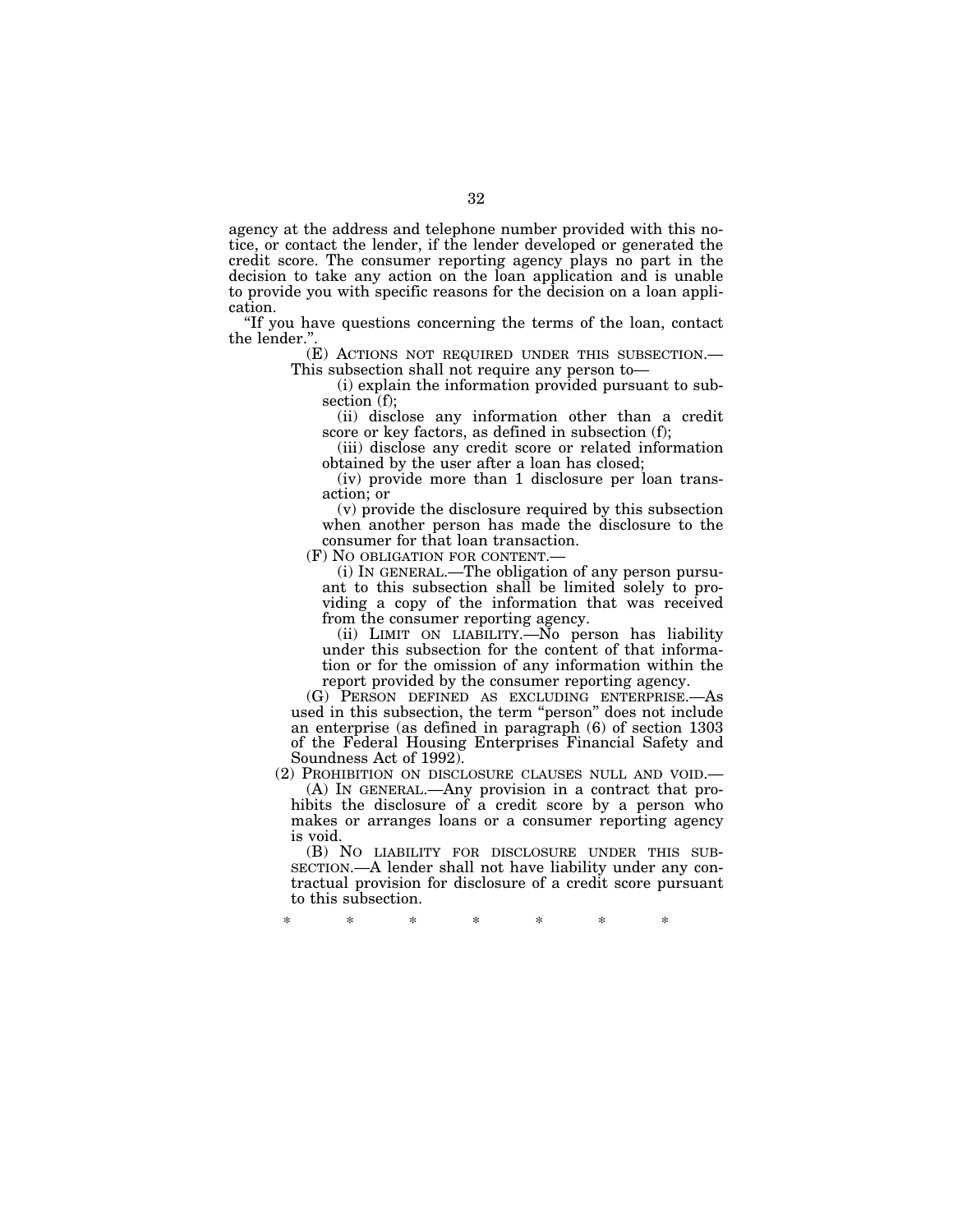# MINORITY VIEWS

Committee Republicans view H.R. 3614, the *Restricting Credit Checks for Employment Decisions Act*, as a far-reaching approach that could yield unintended consequences and put consumers and investors at risk.

H.R. 3614 prohibits the use of credit checks for all private and public companies in hiring decisions. The legislation allows an exception for credit checks in limited circumstances, including when authorized by federal, state, or local law or if the credit information is being used with respect to a national security investigation. In cases where consumer reports are permitted as a condition of employment, H.R. 3614 requires a potential employer to disclose to the consumer the reasons for obtaining a consumer report.

Committee Republicans believe the exceptions included in H.R. 3614 are too limited and do not extend to positions where an employee's financial history may play a justifiable role in the hiring process. An individual's financial history is particularly important in the financial services industry, where employees may have access to vast amounts of personal and financial information for millions of American consumers. Credit checks can also provide information about whether there is potential for increased risk of fraud or illicit activity.

Committee Republicans share the concern that credit history can negatively impact a candidate's chances of being selected for a job. In the majority of cases credit history alone should not alone disqualify an individual from employment. Republicans remain open to conversations on reform. However, such a sweeping approach is not the answer. Credit history can and should be a predictor of dependability and may be valuable in certain scenarios along with other factors needed to fulfill responsibilities. An outright prohibition of credit checks is irresponsible.

> DAVID KUSTOFF.<br>TOM EMMER.<br>WILLIAM R. TIMMONS IV.<br>TED BUDD. TED BUDD.<br>ROGER WILLIAMS.<br>J. French HILL.<br>JOHN W. ROSE.<br>ANTHONY GONZALEZ.<br>ANDY BARR.<br>LEE M. ZELDIN.<br>BLAINE LUETKEMEYER.<br>BILL HUIZENGA.<br>BILL HUIZENGA.<br>BILL POSEY. BARRY LOUDERMILK. LANCE GOODEN. SCOTT R. TIPTON.